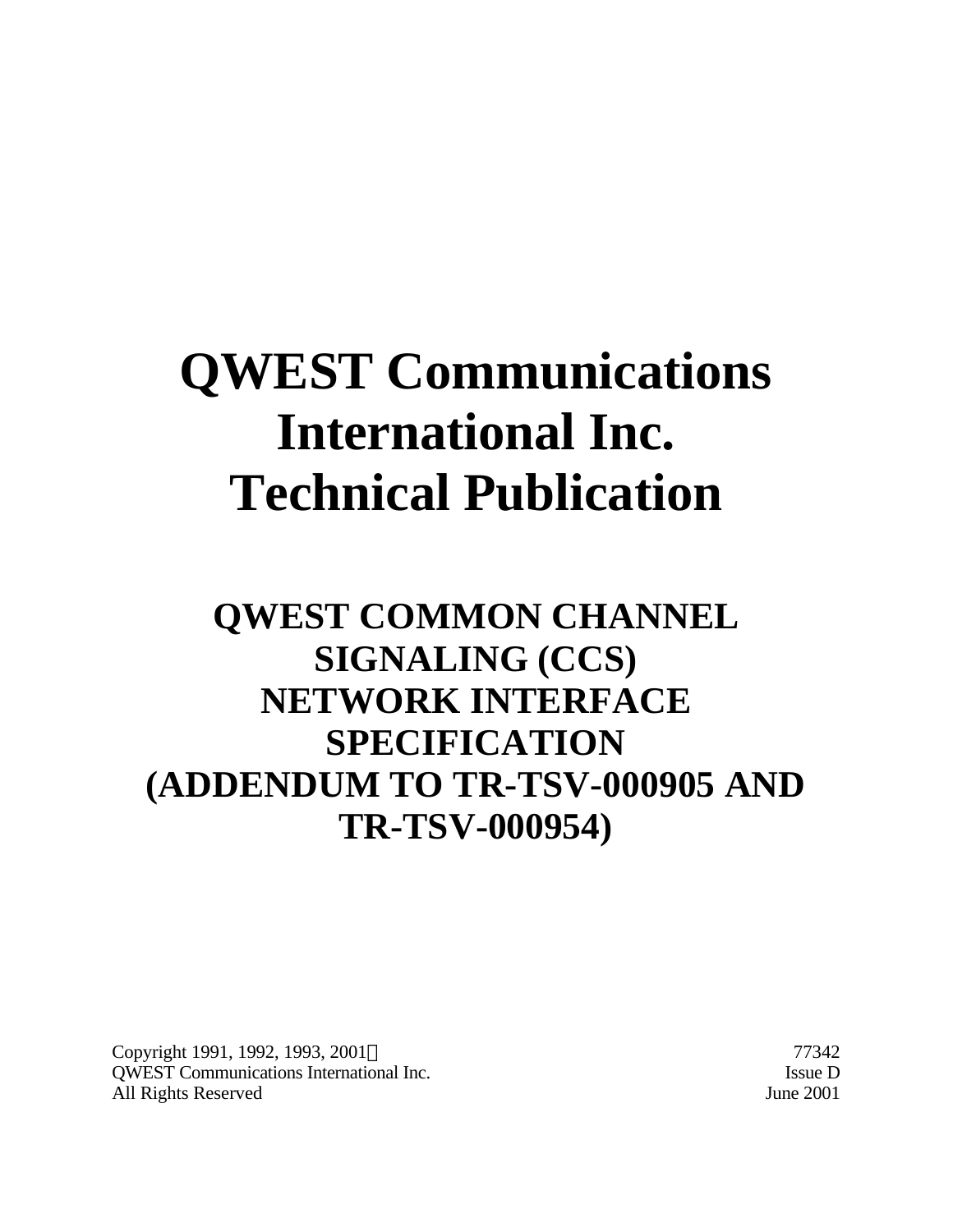#### **NOTICE**

The Telcordia Technical Reference Documents TR-TSV-000905, "Common Channel Signaling (CCS) Network Interface Specification," and TR-TSV-000954, "Common Channel Signaling (CCS) Network Interface Specification Supporting Alternate Billing Services (ABS)," were issued to provide an in depth view of CCS architecture, and lay the foundation for the CCS Interconnection planning of the Telcordia Client Companies.

There are aspects of QWEST Communications International Inc.'s Network that are not fully covered by the above documents. These elements of the architecture form the basis for this document, QWEST Common Channel Signaling (CCS) Network Interface Specification (Addendum to TR-TSV-000905 and TR-TSV-000954). Many optional parameters will be negotiated, on an individual case basis, during prenegotiation meetings to meet specific customer needs.

QWEST Communications International Inc. reserves the right to revise this document for any reason, including but not limited to, conformity with standards promulgated by various governmental or regulatory agencies; utilization of advances in the state of the technical arts; or to reflect changes in the design of equipment, techniques, or procedures described or referred to herein.

Liability to anyone arising out of use or reliance upon any information set forth herein is expressly disclaimed, and no representation or warranties, expressed or implied, are made with respect to the accuracy or utility of any information set forth herein.

This document is not to be construed as a suggestion to any manufacturer to modify or change any of its products, nor does this publication represent any commitment by QWEST Communications International Inc. to purchase any specific products. Further, conformance to this publication does not constitute a guarantee of a given supplier's equipment and/or its associated documentation.

Future issues of Technical Publication 77342 will be announced to the industry at least 45 days prior to the issuance date. This notice, which will come through our standard customer notification channels, will allow the customer time to comment on the proposed revisions.

Ordering information for QWEST Technical Publications can be obtained from the Reference Section of this document.

If further information is required, please contact:

QWEST Communications International Inc. Manager – New Services Planning 700 W. Mineral Ave. MN-F15.15 Littleton, CO 80120 (303) 707-7107 (303) 707-9497 Fax # E-mail: jhsmit2@qwest.com

Throughout this publication, the term QWEST signifies QWEST Communications International Inc.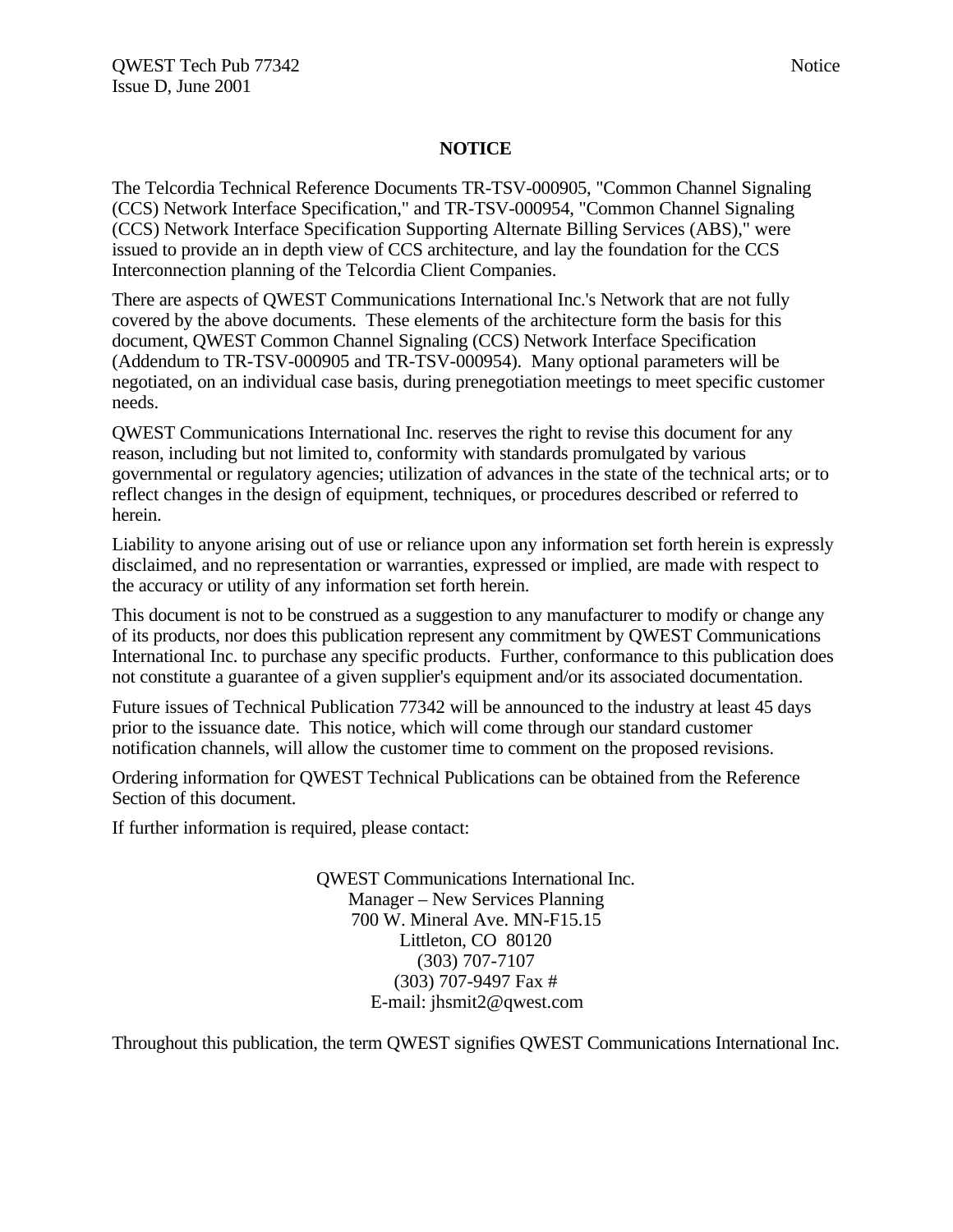#### COMMENTS on PUB 77PUB

#### PLEASE TEAR OUT AND SEND YOUR COMMENTS/SUGGESTIONS TO:

QWEST Corporation Manager – New Services Planning 700 W. Mineral Ave. MN-F15.15 Littleton, CO 80120 (303) 707-7107 (303) 707-9497 Fax # E-mail: jhsmit2@qwest.com

Information from you helps us to improve our Publications. Please take a few moments to answer the following questions and return to the above address.

| NO -                   |
|------------------------|
|                        |
| YES<br>NO              |
| YES NO                 |
| NO -<br>YES            |
| NO -                   |
| YES<br>NO <sub>1</sub> |
|                        |

If you answered NO to any of the questions and/or if you have any other comments or suggestions, please explain:

\_\_\_\_\_\_\_\_\_\_\_\_\_\_\_\_\_\_\_\_\_\_\_\_\_\_\_\_\_\_\_\_\_\_\_\_\_\_\_\_\_\_\_\_\_\_\_\_\_\_\_\_\_\_\_\_\_\_\_\_\_\_\_\_\_\_\_\_\_\_\_\_\_\_ \_\_\_\_\_\_\_\_\_\_\_\_\_\_\_\_\_\_\_\_\_\_\_\_\_\_\_\_\_\_\_\_\_\_\_\_\_\_\_\_\_\_\_\_\_\_\_\_\_\_\_\_\_\_\_\_\_\_\_\_\_\_\_\_\_\_\_\_\_\_\_\_\_\_

| (Attach additional sheet, if necessary) |      |  |
|-----------------------------------------|------|--|
| Name                                    | Date |  |
|                                         |      |  |
|                                         |      |  |
| <b>Telephone Number</b>                 |      |  |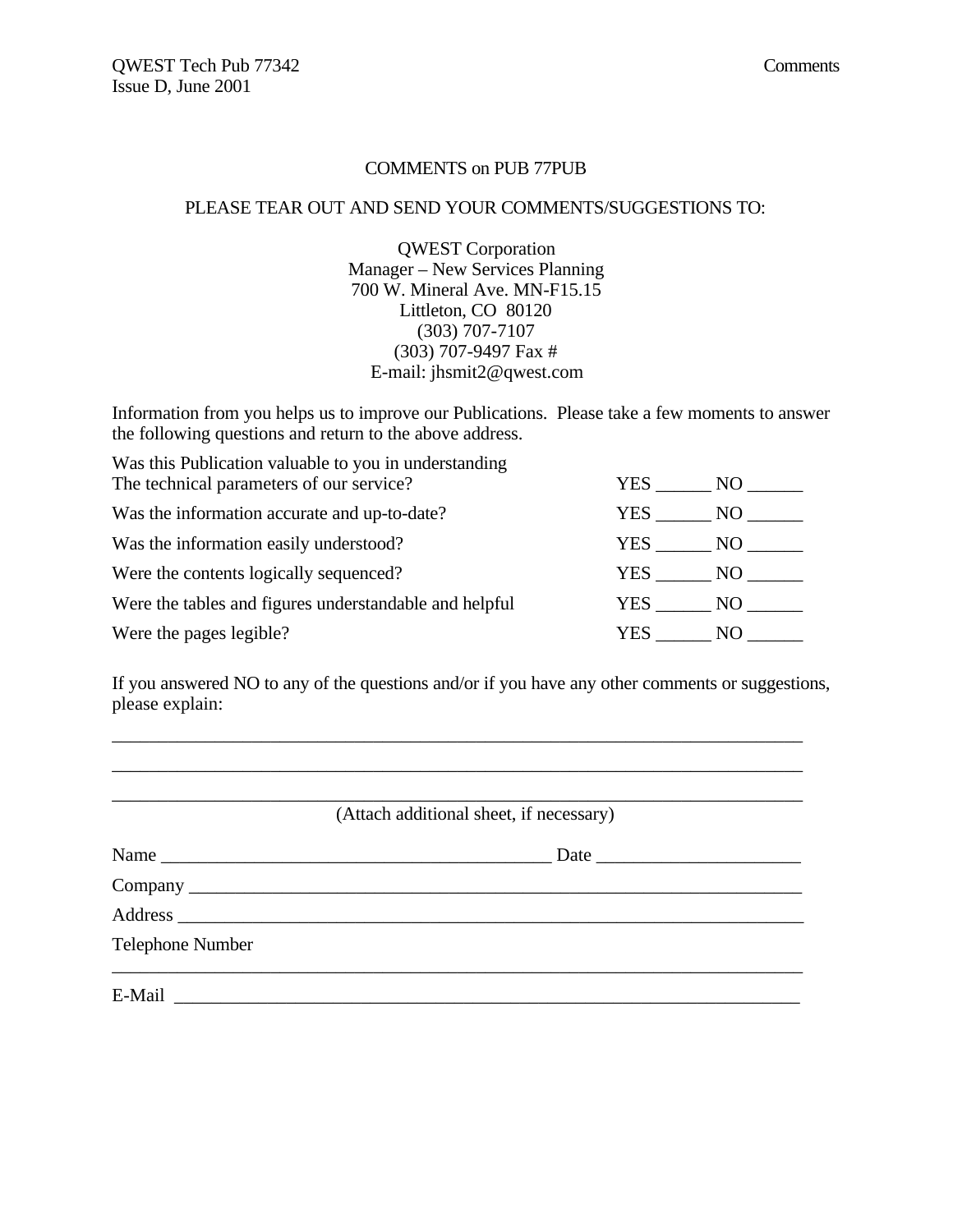# **CONTENTS**

|                | <b>Chapter and Section</b><br>Page                                   |                                                                     |  |  |  |  |
|----------------|----------------------------------------------------------------------|---------------------------------------------------------------------|--|--|--|--|
| 1.             |                                                                      |                                                                     |  |  |  |  |
|                | 1.1                                                                  |                                                                     |  |  |  |  |
|                | 1.2                                                                  |                                                                     |  |  |  |  |
|                | 1.3                                                                  | QWEST Communications International Inc. Compliance References1-1    |  |  |  |  |
|                | 1.4                                                                  | QWEST Communications International Inc. Line Identification         |  |  |  |  |
|                |                                                                      |                                                                     |  |  |  |  |
|                | 1.5                                                                  |                                                                     |  |  |  |  |
|                | 1.6                                                                  |                                                                     |  |  |  |  |
|                | 1.7                                                                  | Transaction Capabilities Application Part (TCAP) Based Services1-13 |  |  |  |  |
|                |                                                                      |                                                                     |  |  |  |  |
|                | 1.8                                                                  |                                                                     |  |  |  |  |
|                | 1.9                                                                  |                                                                     |  |  |  |  |
|                | 1.10                                                                 | Common Channel Signaling (CCS) for Call Set-up on Switched Access   |  |  |  |  |
|                | 1.11                                                                 | Trunk Circuit Identification Codes (TCIC) Number Assignment1-20     |  |  |  |  |
|                | 1.12                                                                 |                                                                     |  |  |  |  |
|                | 1.13                                                                 |                                                                     |  |  |  |  |
|                | 1.14                                                                 |                                                                     |  |  |  |  |
| 2.             |                                                                      |                                                                     |  |  |  |  |
|                | 2.1                                                                  |                                                                     |  |  |  |  |
|                | 2.2                                                                  |                                                                     |  |  |  |  |
| 3.             |                                                                      |                                                                     |  |  |  |  |
|                | 3.1                                                                  | American National Standards Institute (ANSI) Documents 3-1          |  |  |  |  |
|                | 3.2                                                                  |                                                                     |  |  |  |  |
|                | 3.3                                                                  |                                                                     |  |  |  |  |
|                | 3.4                                                                  |                                                                     |  |  |  |  |
|                | 3.5                                                                  |                                                                     |  |  |  |  |
| <b>Figures</b> |                                                                      |                                                                     |  |  |  |  |
| $1 - 1$        |                                                                      |                                                                     |  |  |  |  |
|                |                                                                      |                                                                     |  |  |  |  |
|                |                                                                      |                                                                     |  |  |  |  |
| <b>Tables</b>  |                                                                      |                                                                     |  |  |  |  |
| $1 - 1$        |                                                                      |                                                                     |  |  |  |  |
|                |                                                                      |                                                                     |  |  |  |  |
|                |                                                                      |                                                                     |  |  |  |  |
| $1-4$          |                                                                      |                                                                     |  |  |  |  |
| $1 - 5$        |                                                                      |                                                                     |  |  |  |  |
|                | 1-6 NCI Codes and related Interface Groups FG D and CST with SS71-18 |                                                                     |  |  |  |  |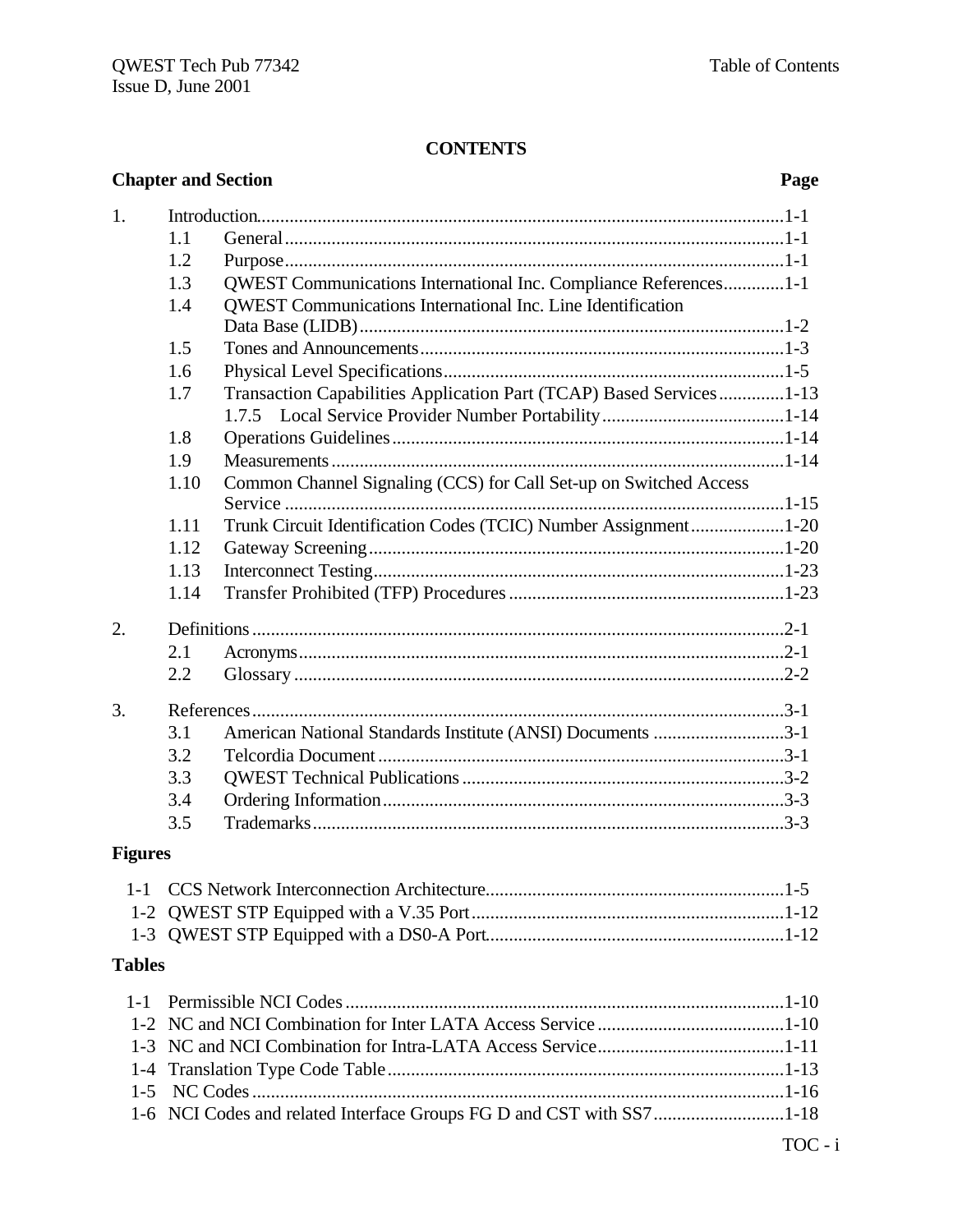#### **1. Introduction**

#### **1.1 General**

The Telcordia Technical Reference Documents TR-TSV-000905, "Common Channel Signaling (CCS) Network Interface Specification," and TR-TSV-000954, "Common Channel Signaling (CCS) Network Interface Specification Supporting Alternate Billing Services (ABS)," were issued to provide an in depth view of CCS architecture, and lay the foundation for the CCS Interconnection planning of the Telcordia Client Companies.

There are aspects of QWEST Communication, Inc.'s Network that are not fully covered by the above documents. These elements of the architecture form the basis for this document, QWEST Common Channel Signaling (CCS) Network Interface Specification (Addendum to TR-TSV-000905 and TR-TSV-000954). Many optional parameters will be negotiated, on an individual case basis, during prenegotiation meetings to meet specific customer needs.

#### **1.2 Purpose**

This document, in conjunction with Telcordia Technical References TR-TSV-000905 and TR-TSV-000954 provides InterConnecting Networks (ICNs) with the compatibility information required for interconnecting with the QWEST Communications International Inc. Network. This document contains the specifications for interconnection to the QWEST Communications International Inc. Network that are considered optional in Telcordia Technical References TR-TSV-000905 and TR-TSV-000954 and may be negotiated with the ICNs during standard prenegotiation meetings.

#### **1.3 QWEST Communications International Inc. Compliance References**

QWEST complies with fraud requirements identified in Telcordia Technical Reference TR-NWT-001158, "Operator Services Systems Generic Requirements (OSSGR) Section 22.3: Line Information Data Bases."

QWEST complies with Signaling Connection Control Part (SCCP), Message Transfer Part (MTP) and Transaction Capabilities Application Part (TCAP) message formats identified in Telcordia Technical Reference TR-NWT-000246, "Telcordia Specification of Signaling System Number 7."

QWEST complies with automatic code gapping requirements identified in Telcordia Technical Reference TR-TSV-000954. The Controlled Code refers to the Digits parameter of the ACG component, which includes the 6-digit code that should be controlled. For Calling Card Validation it is the Billed Number. See Telcordia Technical Reference TR-TSV-000954, Section 3.5.4, first paragraph and Section 5.3.5 for information regarding controlled code.

QWEST complies with the format of response queries for Line Information Data Base (LIDB) as identified in Telcordia Technical Reference TR-NWT-001158, (see Reference Section). TCAP messages related to LIDB are contained in OSSGR TR-NWT-001149, "Operator Services Systems Generic Requirements (OSSGR) Section 10: System Interfaces."

Data base reliability for the QWEST Communications Line Information DataBase shall comply with the performance specifications provided in the OSSGR TR-NWT-001158, Section 20: Performance.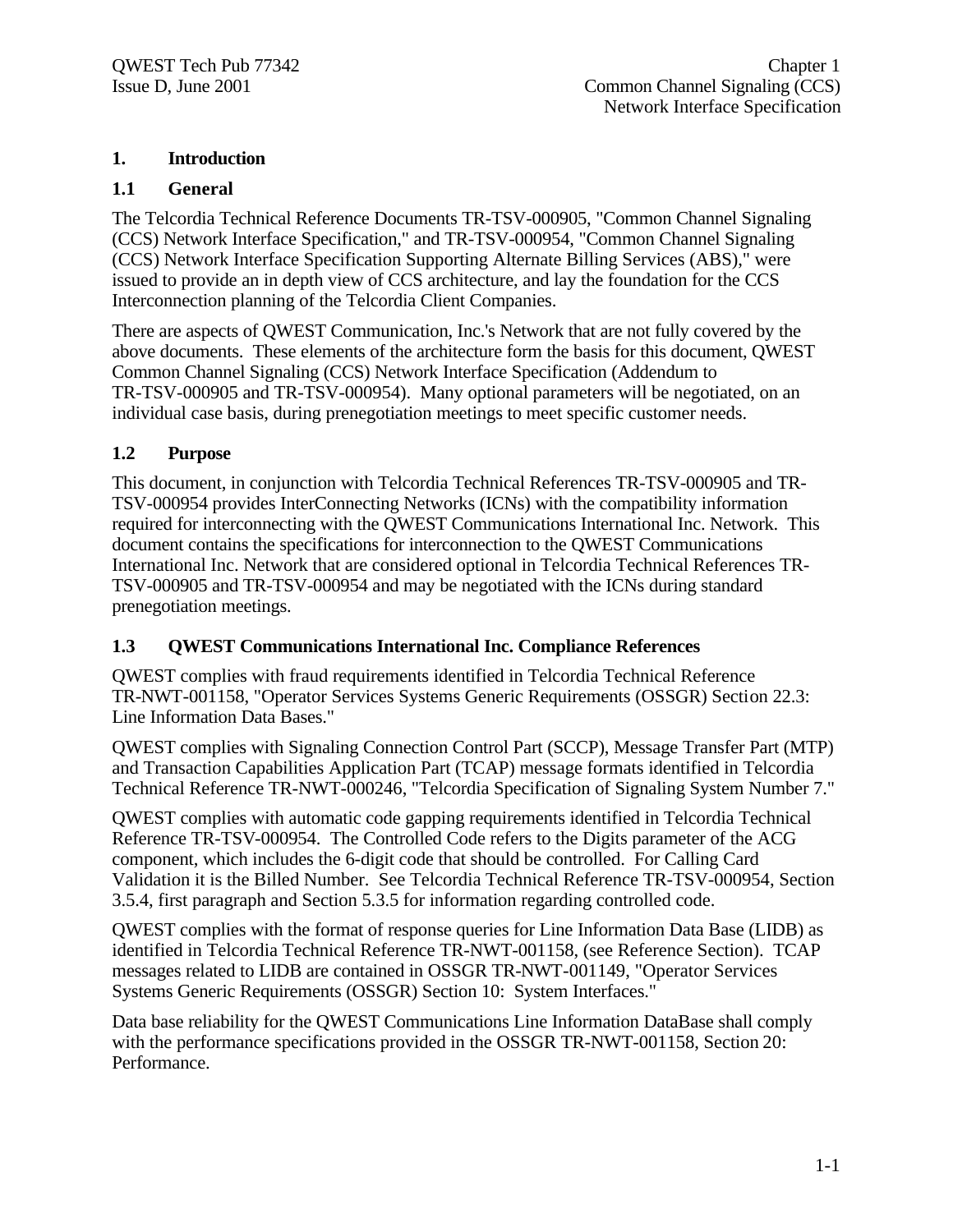Chapter 1 QWEST Tech Pub 77342 Common Channel Signaling (CCS) Issue D, June 2001 Network Interface Specification

QWEST has deployed duplicated Service Control Point (SCP). QWEST availability objectives are specified in Telcordia Technical References TR-NWT-000029, "Service Control Point Node Generic Requirements for IN1," and TR-NWT-001149, Section 10 (see Reference Section). LIDB Interface Specifications are contained in Telcordia Technical Advisory TA-NWT-000446, "Administrative Systems/LIDB - LIDB Interface Specification." SCP Maintenance Measurements are also contained in Telcordia Technical Reference TR-TSY-000029.

Outage objectives per year are as follows:

| <b>COMPONENT</b>                   | <b>REFERENCE</b> |
|------------------------------------|------------------|
| User Interface Segment of SCP Node | TR-NWT-000246    |
| SCP route-specific part            | TR-NWT-000246    |
| Route between 2 signaling points   | TR-NWT-000246    |
| <b>Node Application</b>            | TR-NWT-000029    |
| <b>SCCP</b>                        | TR-NWT-000271    |
| I JDB                              | TR-NWT-000271    |
|                                    |                  |

QWEST's mated pair of SCPs are located in Tempe, Arizona and Thornton, Colorado. The LIDB Access point is via the QWEST Communications International Inc. Regional Signaling Transfer Points pair located at Phoenix, Arizona and Denver, Colorado.

#### **1.4 QWEST Line Identification Data Base (LIDB)**

ABS query messages destined for QWEST Communications International Inc.'s Line Identification Data Base should have the routing indicator set for further Global Title Translations (GTTs). QWEST will perform the final GTT.

When a transit network (i.e., Hub provider) loses access to a remote network, signaling route management messages should be sent by the transit network. Verbal notification also is required at this time. The notification should include the time when network access was lost and when it was restored.

The following network information must be shared by QWEST with the network accessing QWEST Communications International Inc.'s Line Identification DataBase.

- • Point codes of all QWEST Communications International Inc. Regional Signaling Transfer Points (including alias point codes)
- • Point codes of QWEST Communications International Inc. Service Control Point / Line Identification DataBase.
- • SubSystem Number (SSN) of OWEST Communications International Inc.'s Line Identification DataBase application
- Physical points of interconnection
- • Signaling Link Codes (SLCs) for each interconnecting link
- • Identity of interconnecting link sets
- • Primary and alternate routes for all QWEST Communications International Inc. Regional Signaling Transfer Points.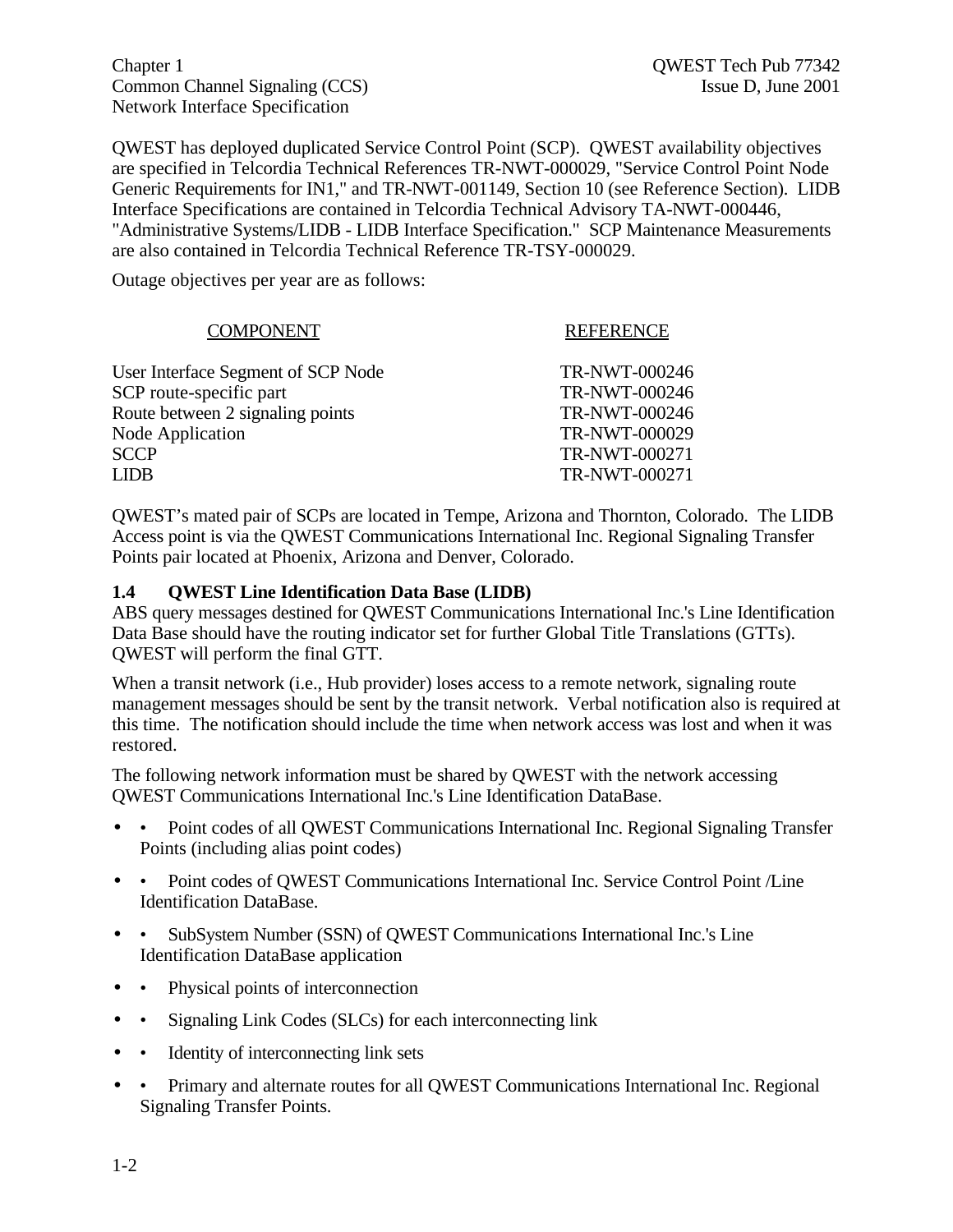The following network information must be shared by the remote network with QWEST.

- • Point codes of all interconnecting STPs
- Point codes for STPs performing next-to-final intermediate GTTs
- Point codes of all Service Switching Points (SSPs) originating ABS queries to QWEST
- SubSystem Number (SSN) of the SSP subsystem processing ABS queries
- • Primary and alternate routes for remote network's interconnecting STPs

#### **1.5 Tones and Announcements**

There are nine events necessitating tones and announcements:

- Unallocated Number
- No Route to Destination
- User Busy
- Number Changed
- Destination Out of Order
- No Circuit Available
- Temporary Failure
- Switching Equipment Congestion
- Resource Unavailable Unspecified

As carriers move to implement SS7, some calls will be SS7 end-to-end, while others will encounter interworking. It will take some time for all the carriers to upgrade their switches and make full use of the SS7 network.

#### **1.5.1 Interim Solution (for up to three years)**

For SS7 all the way: Three announcements will be played at the terminating end (Unallocated Number, Number Changed, Destination Out of Order), all the others will be released back.

When interworking is encountered, only User Busy and Switching Equipment Congestion will be released back, all others will be played at the terminating end.

#### **1.5.2 Long Term Solution**

Regardless of interworking or SS7 end-to-end: Unallocated Number, Number Changed, and Destination Out of Order will be played at the terminating end, all others will be released back.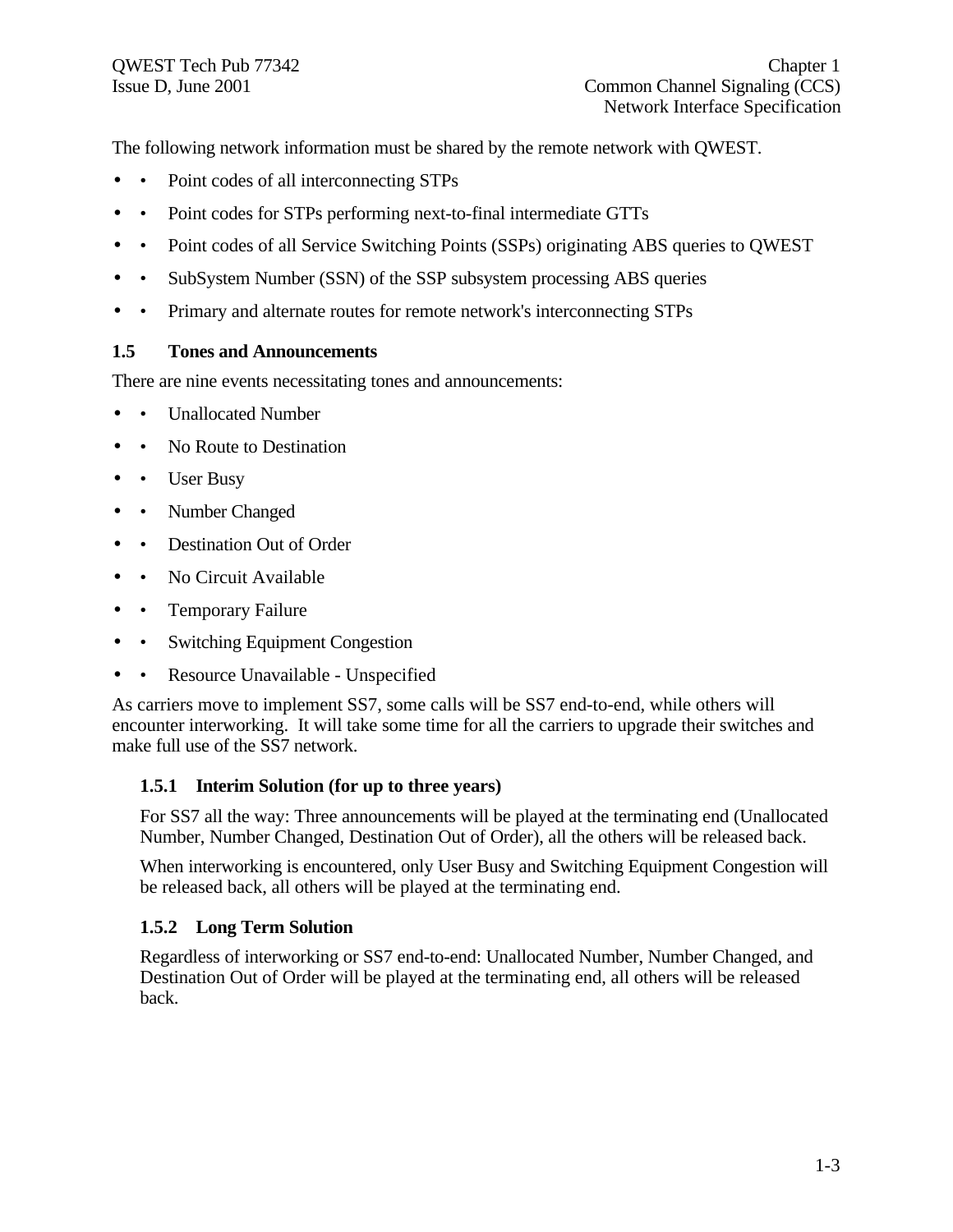|  |  | The following illustrates the information in Subsections 1.5.1 and 1.5.2: |  |  |
|--|--|---------------------------------------------------------------------------|--|--|
|  |  |                                                                           |  |  |

| <b>INTERIM SOLUTION</b> |                                          |                  |   |  |  |
|-------------------------|------------------------------------------|------------------|---|--|--|
|                         | Event                                    | <b>Treatment</b> |   |  |  |
|                         |                                          | s                |   |  |  |
| 1.                      | <b>Unallocated Number</b>                |                  |   |  |  |
| 2.                      | No Route to Destination                  | R                |   |  |  |
| 3.                      | User Busy                                | R                | R |  |  |
| 4.                      | Number Changed                           | т                |   |  |  |
| 5.                      | Destination Out of Order                 |                  |   |  |  |
| 6.                      | No Circuit Available                     | R                |   |  |  |
| 7.                      | <b>Temporary Failure</b>                 | R                |   |  |  |
| 8.                      | <b>Switching Equipment</b><br>Congestion | R                |   |  |  |
| 9.                      | Resource Unavailable<br>Unspecified      | R                |   |  |  |

| <b>LONG TERM SOLUTION</b> |                                               |                  |   |  |
|---------------------------|-----------------------------------------------|------------------|---|--|
|                           | <b>Event</b>                                  | <b>Treatment</b> |   |  |
|                           |                                               | s                |   |  |
| 1.                        | <b>Unallocated Number</b>                     |                  |   |  |
| 2.                        | No Route to Destination                       | R                | R |  |
| 3.                        | User Busy                                     | R                | R |  |
| 4.                        | Number Changed                                | т                | т |  |
| 5.                        | Destination Out of Order                      |                  |   |  |
| 6.                        | R<br>No Circuit Available                     |                  |   |  |
| 7.                        | <b>Temporary Failure</b>                      | R                | R |  |
| 8.                        | <b>Switching Equipment</b><br>Congestion<br>R |                  |   |  |
| 9.                        | Resource Unavailable<br>Unspecified           | R                | R |  |

LEGEND

- s: SS7 End-to-End<br>i: Interworking
- i: Interworking
- T: Play at the Terminating End
- R: Release Back for Treatment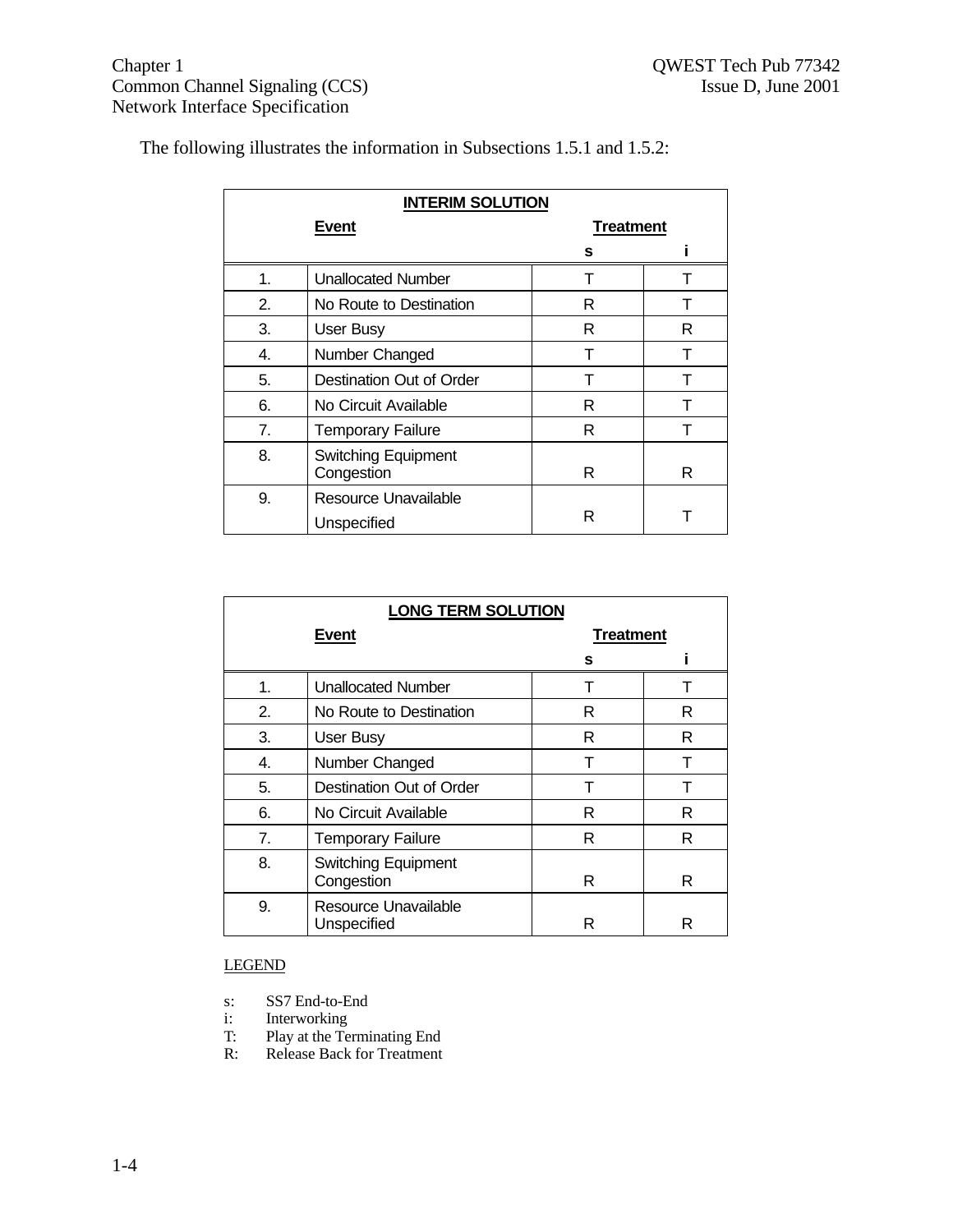#### **1.6 Physical Level Specifications**

#### **1.6.1 Common Channel Signaling (CCS) Network Interconnection Architecture**

Interconnection to the QWEST Common Channel Signaling (CCS) Network is available to Interexchange Carriers (ICs), Independent Exchange Carriers, Enhanced Service Providers and End-Users (EUs) for interconnection to their CCS network.

As illustrated in Figure 1-1, interconnecting STPs are deployed as geographically separated mated pairs to protect against simultaneous failure, and to meet the availability objective for a CCS Network.



| <b>USW STP</b> | $=$ QWEST Signaling Transfer Point                   |
|----------------|------------------------------------------------------|
| <b>ICN SSP</b> | $=$ InterConnecting Network Service Switching Point  |
| <b>ICN STP</b> | $=$ InterConnecting Network Signaling Transfer Point |
| A              | $=$ Access Link                                      |
| $\mathbf C$    | $=$ Cross Link                                       |
| - B            | $=$ Bridge Link                                      |
|                | $\equiv$ Discover Link                               |

 $\mathbf{D}$  = Diagonal Link

**Figure 1-1** CCS Network Interconnection Architecture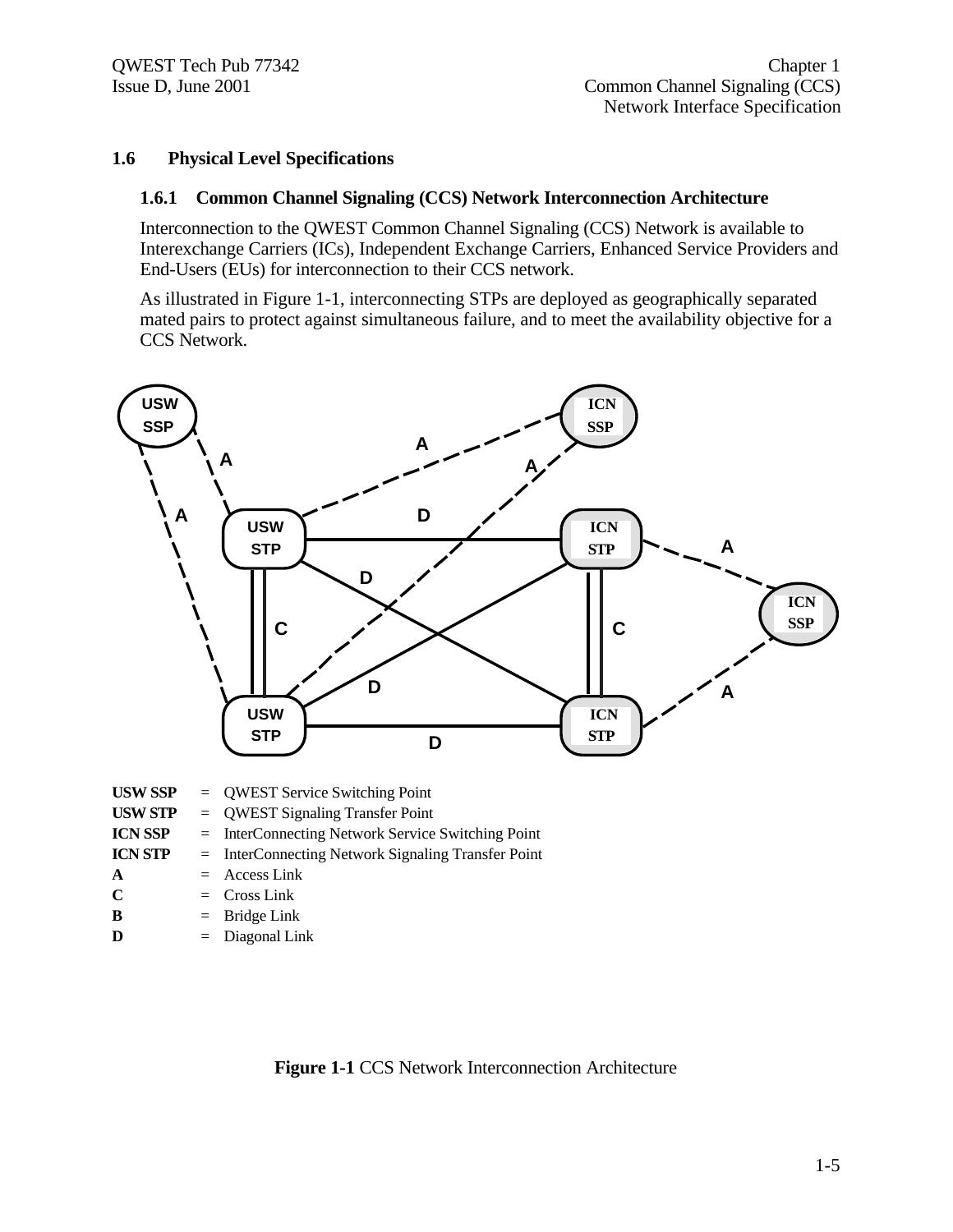#### ICN STP to QWEST STP

The ICN mated STP pair is interconnected to the QWEST mated STP pair by way of quad "D" (Diagonal) links. Three physically diverse link facility routes are strongly recommended. QWEST will effectuate and maintain link diversity from the geographically separated QWEST Communications Inc. Signaling Transfer Point to the ICN Signaling Point of Interface (SPOI) per a joint agreement.

#### ICN SSP to QWEST STP

Each directly subtending ICN SSP is interconnected to the QWEST mated STP pair by way of two "A" (Access) links. The "A" links must be on physically diverse link facility routes in order to meet network availability specifications in Telcordia Technical Reference TR-NWT-000246 (see Reference Section). QWEST will effectuate and maintain link diversity from the geographically separated QWEST Communications Inc. Signaling Transfer Point to the ICN SPOI(s) per a joint agreement. The ability to meet network availability objectives will be jeopardized if "A" link facility routes are not physically diverse.

#### **1.6.2 Link Transport Architecture**

Link Architecture: Each CCS signaling link must provide digital bi-directional transmission. Each full duplex signaling link shall operate at the 56 kbit/s data rate and occupy a single DS0 (64 kbit/s) channel of a 24 channel DS1 digital transmission system. The DS0-A channels (links) are multiplexed into a DS1 format for hand off at the Network Interface (NI); the point of interconnect between the QWEST Communications International Inc. Network and the ICN.

Facility Architecture: A synchronized DS1 (1.544 Mbit/s rate) terrestrial digital facility is required. The facility must be channelized, and comply with the requirements given in Telcordia Technical Reference TR-INS-000342, "High-Capacity Digital Special Access Service - Transmission Parameter Limits and Interface Combinations."

- The DS1 facility does not require Clear Channel Capability (CCC) and may have robbed-bit signaling.
- DS1 Extended Superframe (ESF) format is *strongly* recommended.
- DS1 Superframe (SF) may be used, but is not recommended.
- Refer to Section 1.6.4 for additional information on frame formats.

#### Link Diversity

- Physical and Electrical CCS link diversity is necessary to achieve the Signaling Point (SP)-to-SP availability objective specified in Section 7 of Telcordia Technical Reference TR-TSV-000905 (see Reference Section). Diversity is achieved when the link facility paths are diverse both within the Central Office (CO) and outside the CO.
- - Diversity within the CO is achieved when two or more link paths do not share common carrier equipment or a common power source. Powering must be configured to eliminate single point of failure. Each link path must be separately powered in the CO. This means that powering for electronics should be traceable back to different loads on the Battery Distribution Fuse Board (BDFB) e.g. load A or B. Components that have redundant power supplies would be an acceptable means of power diversity if each power supply were fed from different loads on the BDFB.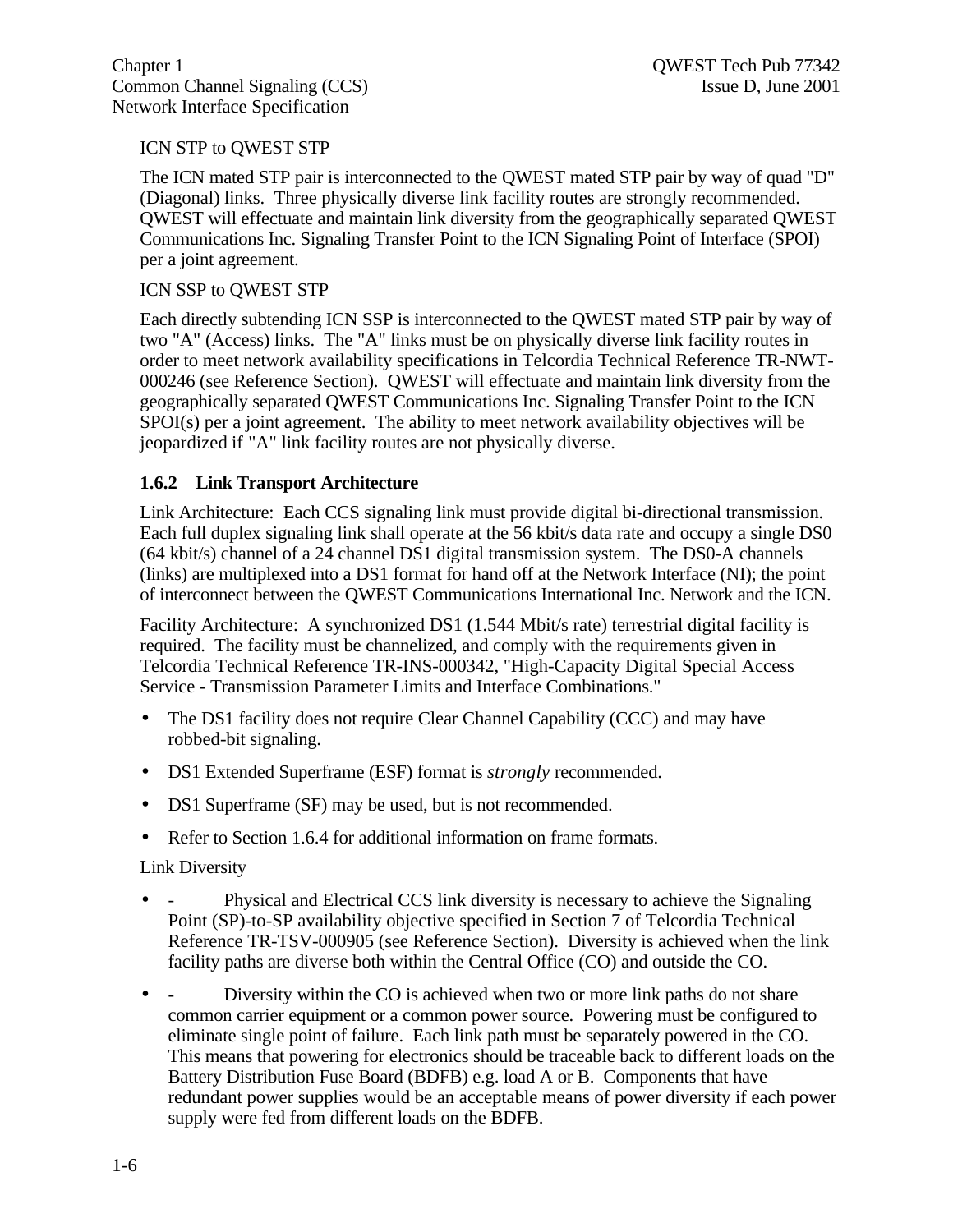- - Physical diversity outside of the CO is achieved with 25 foot minimum physical separation beginning at the central office entrance vault to the next central office entrance vault or to the last terminal or vault before entering the customer's SPOI. This may be accomplished by utilizing separate paths which pass through different COs.
- When "A" links are installed this diversity needs to be achieved between the two link sets. On "B" and "D" links the diversity needs to be maintained on three of the four link sets.
- Physical CCS link diversity, and the extent of diversity is dependent on a negotiated agreement between the ICN provider and U S WEST.

# **1.6.3 Synchronization and Timing**

Network elements associated with the CCS network and digital transmission systems require synchronization to preserve bit integrity of the transmitted data by ensuring that bit sampling occurs at the same frequency throughout the network. Two levels of synchronization are important for digital transmission: (1) Frequency (or bit) synchronization and (2) Phase (or byte) synchronization. Frequency synchronization refers to the need for the transmitter and the receiver to operate at the same rate. Phase synchronization refers to the need for the transmitter and the receiver to achieve proper alignment by identifying the beginning and end of a frame or byte.

#### Synchronization Plan

- Synchronization of CCS networks to achieve established performance objectives, requires the application of "The Digital Synchronization Network Plan" described in Telcordia Technical Advisory TA-NWT-000436, "Digital Synchronization Network Plan."
- This plan concept advocates the establishment of a single master timing supply per administrative building, known as a Building Integrated Timing Supply or BITS. A BITS distributes all DS1 and DS0 timing required by other clocks within that building. The timing for BITS that supplies clocking for CCS networks, must be traceable to a Primary Reference Source (PRS) as described in American National Standard Institute (ANSI) document ANSI T1.101-1987 "Synchronization Interface Standards for Digital Networks."
- - Additional information, specific to an EU customer premise, can be found in two ANSI Documents:
- • ANSI EIA/TIA-594-1991, "Private Digital Network Synchronization"
- • ANSI EIA/TIA-464-A-1989, "Private Branch Exchange (PBX) Switching

Equipment for Voiceband Application"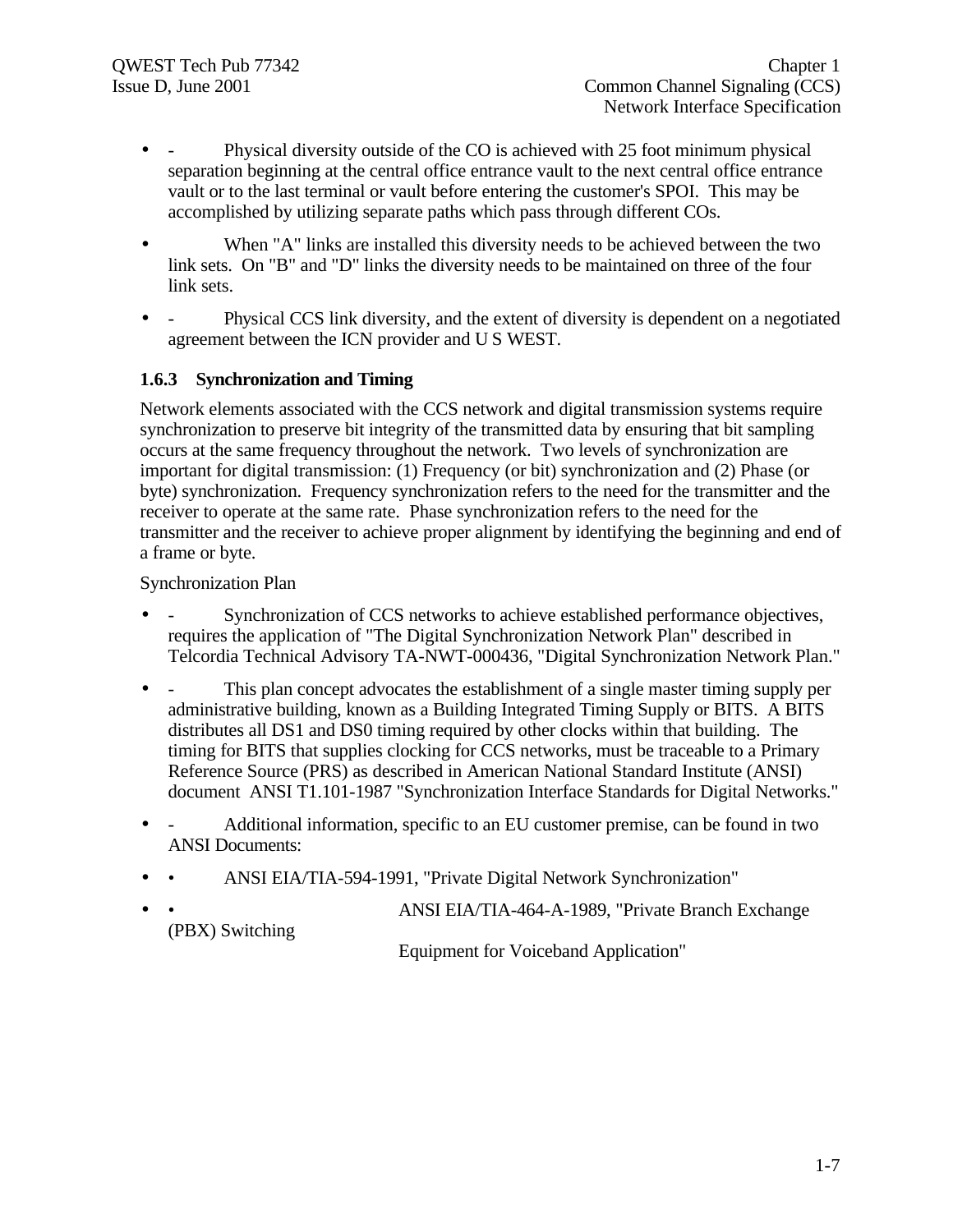# **1.6.4 Network Channel (NC) and Network Channel Interface (NCI) Code Sets**

The interface with the QWEST Communications International Inc. Common Channel Signaling Network is described by a NC Code and a NI Code, for each signaling link termination. This subsection addresses the channel and interface codes that apply specifically to QWEST Communications International Inc. Common Channel Signaling Service. These codes must be specified by the customer when ordering service.

Network Interface (NI): The NI between the QWEST Communications International Inc. Common Channel Signaling Network and the interconnecting CCS network, shall be a channel using the DS0-A format within a DS1 bit stream. The DS0-A signals (channels) are multiplexed into a DS1 signal for transport. Each DS0-A channel carries information for one CCS link. The DS1 bit stream may be multiplexed within a DS3 bit stream.

Network Channel (NC) Codes

- - The NC code is a four character code that identifies the channel service, parameters and available feature options.
- - NC code "YNS –" describes an interLATA (Local Access and Transport Area) CCS access channel, and NC code "US – –" describes an intraLATA CCS access channel.

Network Channel Interface (NCI) Codes

- The NCI code identifies interface specifications associated with a particular channel. The NCI code provides the means to define the physical and electrical/optical characteristics at the channel interface, thus ensuring compatibility between the NC and the associated ICN SPOI.
- A concise description of applicable NCI codes is provided in Table 1-1. Consult Telcordia Special Report SR-STS-000307, "Industry Support Interface (ISI): NC/NCI Code Directory," or QWEST Communications International Inc. Technical Publication 77365, "Network Channel and Network Channel Interface Combinations," for additional information and an expanded description.
- - ANSI Extended Superframe (ESF) format refers to the ESF format described in the, ANSI T1.403-1989, "Carrier-to-Customer Installations-DS1 Metallic Interface" or Telcordia Technical Reference TR-INS-000342 (see Reference Section).
- ANSI ESF terminal equipment generates a Performance Report at 1 second intervals across the NI, which may be read by terminal equipment monitor units at either end of a DS1 path providing end-to-end performance for both directions of transmission. *Consequently, the ANSI ESF format is strongly recommended.*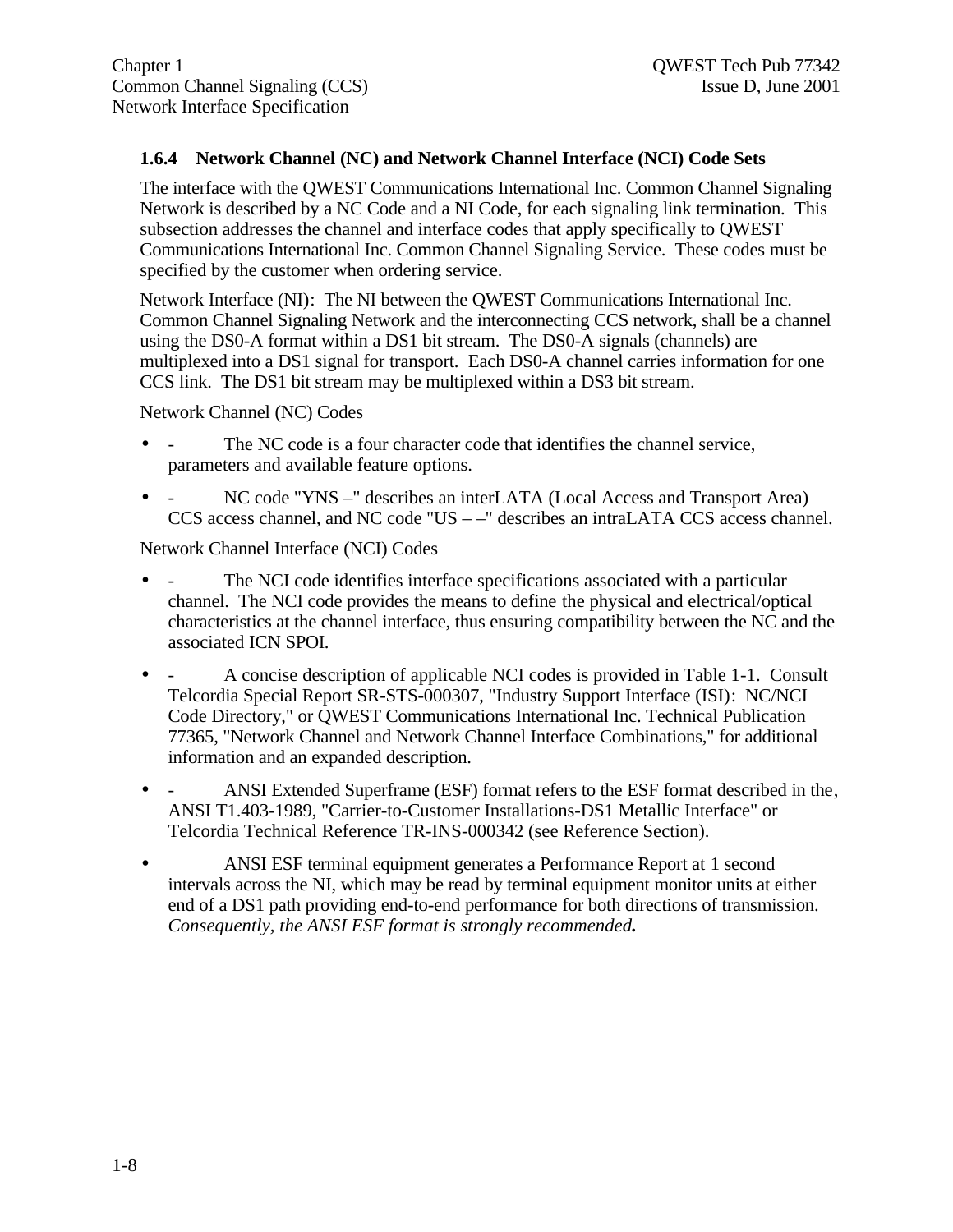- - *Non-*ANSI ESF refers to versions prior to ANSI T1.403-1989 (see Reference Section) standards, hence, it is not fully compatible with the ESF structure described in ANSI T1.403-1989 (see Reference Section) or Telcordia Technical Reference TR-INS-000342 (see Reference Section).
- - The significant difference is the Data Link, it is either not used for network messages, or messages used are proprietary, therefore no messages other than a Yellow Alarm during a failure condition will be acknowledged. *Non-ANSI ESF format is not recommended.*
- - SF format, described in Telcordia Technical Reference TR-INS-000342 (see Reference Section) is permitted but *not recommended* due to severely limited performance monitoring capabilities.
- - The B8ZS line code which enables DS1 CCC is not required for CCS interconnect service. These codes were included to accommodate existing or planned facility arrangements.
- Refer to Table 1-2 and 1-3 for permissible NC and NCI code combinations for ordering interLATA or intraLATA CCS access service.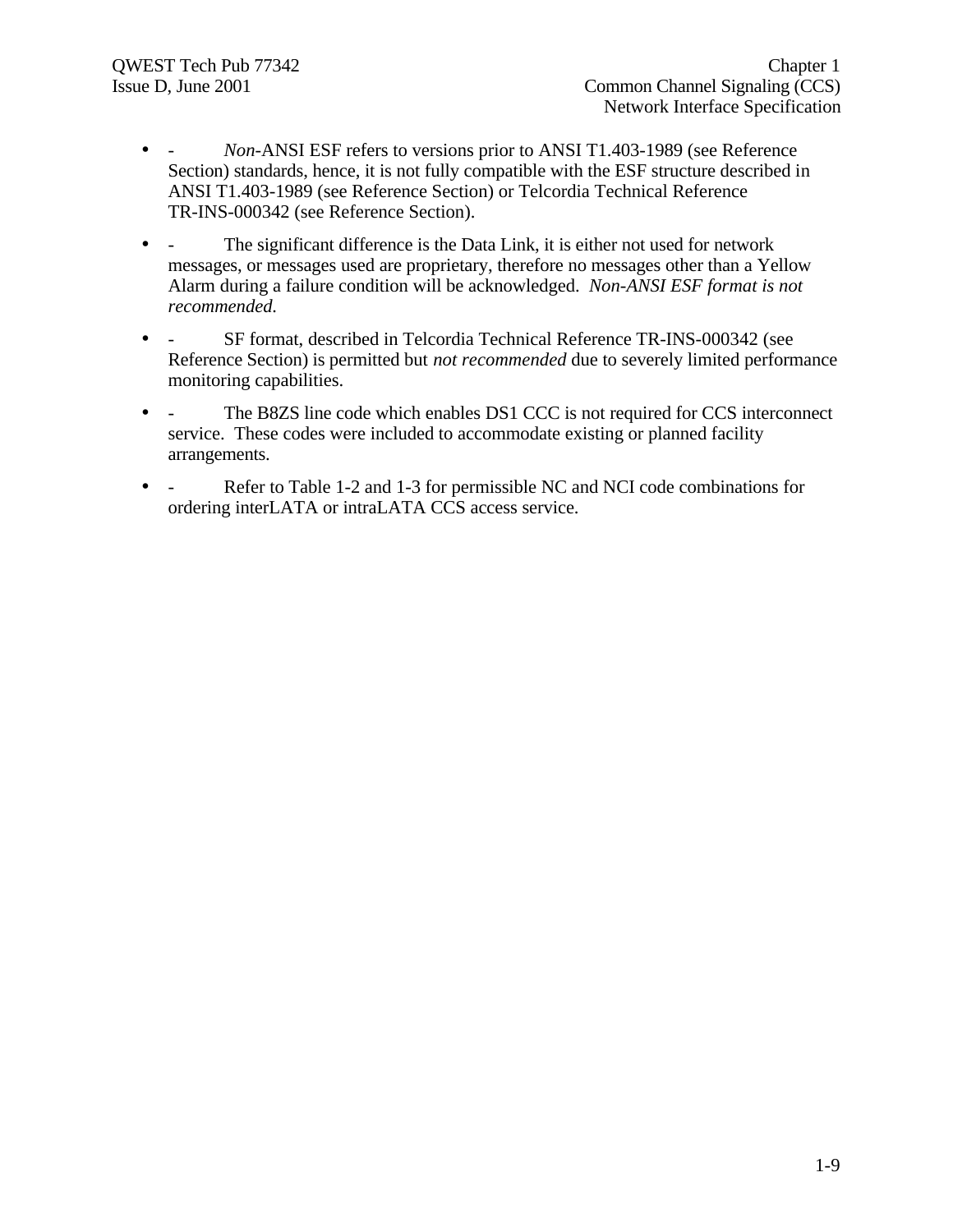| <b>NCI code</b> | <b>Interface Application</b>                | Data<br>Rate    | Line<br>Code      | <b>Frame Format</b> |
|-----------------|---------------------------------------------|-----------------|-------------------|---------------------|
| 04DJ9.1K        | Carrier Interface.Joint Designed            | DS <sub>1</sub> | <b>AMI</b>        | <b>ANSI ESF</b>     |
| 04DJ9.1S        |                                             |                 | B8ZS              | <b>ANSI ESF</b>     |
| 04DJ9.15        |                                             |                 | <b>AMI</b>        | Superframe          |
| 04DJ9.15B       |                                             |                 | B8ZS              | Superframe          |
| 04DJ9.15K       |                                             |                 | <b>AMI</b>        | Non-ANSI ESF        |
| 04DJ9.15S       |                                             |                 | B8ZS              | Non-ANSI ESF        |
| 04DS9.1K        | Carrier Interface.Templated                 | DS <sub>1</sub> | <b>AMI</b>        | <b>ANSI ESF</b>     |
| 04DS9.1S        |                                             |                 | B8ZS              | <b>ANSI ESF</b>     |
| 04DS9.15        |                                             |                 | <b>AMI</b>        | Superframe          |
| 04DS9.15B       |                                             |                 | B <sub>8</sub> ZS | Superframe          |
| 04DS9.15K       |                                             |                 | <b>AMI</b>        | <b>Non-ANSI ESF</b> |
| 04DS9.15S       |                                             |                 | B8ZS              | Non-ANSI ESF        |
| 04DU9.1KN       | Digital Access Interface.End User w/o power | DS <sub>1</sub> | AMI               | <b>ANSI ESF</b>     |
| 04DU9.1SN       |                                             |                 | B8ZS              | <b>ANSI ESF</b>     |
| 04DU9.BN        |                                             |                 | AMI               | Superframe          |
| 04DU9.DN        |                                             |                 | B8ZS              | Superframe          |
| 04DU9.CN        |                                             |                 | <b>AMI</b>        | Non-ANSI ESF        |
| 04DU9.SN        |                                             |                 | B8ZS              | Non-ANSI ESF        |
| 04DS6.44®       | Carrier or End-User Interface/Templated     | DS <sub>3</sub> | B8ZS              | M23                 |
| 02FCF.®®        | Carrier or End-User Fiber Optic Interface   |                 | n/a               | n/a                 |
| 02RFZ.®®        | Carrier or End-User Digital Radio Interface |                 | n/a               | n/a                 |

# **Table 1-1** Permissible NCI Codes

**Table 1-2** NC and NCI Combination for Inter-LATA Access Service

| NC code: YNS-<br>Digital Access Channel Service (SS7-56 kbit/s Link) |                                        |                       |                                        |                                   |  |
|----------------------------------------------------------------------|----------------------------------------|-----------------------|----------------------------------------|-----------------------------------|--|
|                                                                      | <b>NCI code at the SPOI</b>            |                       |                                        |                                   |  |
| DS <sub>1</sub><br><b>ANSI ESF</b>                                   | DS <sub>1</sub><br><b>Non-ANSI ESF</b> | DS <sub>1</sub><br>SF | <b>DS1 NCI Description</b>             | DS <sub>3</sub><br><b>Channel</b> |  |
| 04DJ9.1K                                                             | 04DJ9.15K                              | 04DJ9.15              | Carrier Interface.Joint Designed.AMI   | 04DS6.44®                         |  |
| 04DJ9.1S                                                             | 04DJ9.15S                              | 04DJ9.15B             | Carrier Interface.Joint Designed.B8ZS  | 02FCF.®®                          |  |
| 04DS9.1K                                                             | 04DS9.15K                              | 04DS9.15              | Carrier Interface.Templated.AMI        | 02RFZ.®®                          |  |
| 04DS9.1S                                                             | 04DS9.15S                              | 04DS9.15B             | Carrier Interface.Templated.B8ZS       |                                   |  |
| 04DU9.1KN                                                            | 04DU9.CN                               | 04DU9.BN              | Digital Access Interface End User AMI  |                                   |  |
| 04DU9.1SN                                                            | 04DU9.SN                               | 04DU9.DN              | Digital Access Interface.End User.B8ZS |                                   |  |

"®®" Denotes any DS3 transmission rate offered by QWEST Communications International Inc.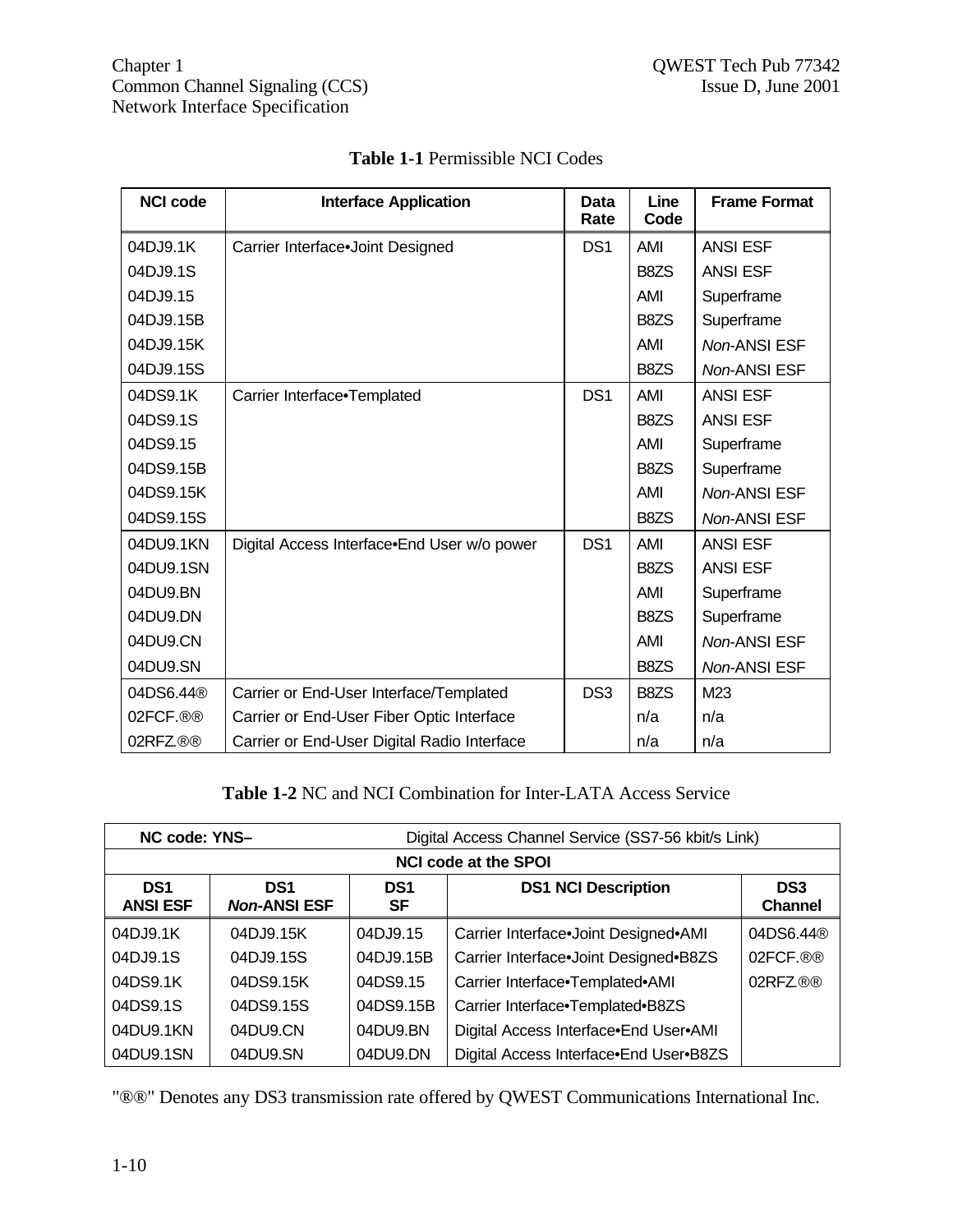| $NC$ code: $US - -$<br>Digital Data SS7-56 kbit/s Link |                                        |                       |                                   |                                   |  |  |
|--------------------------------------------------------|----------------------------------------|-----------------------|-----------------------------------|-----------------------------------|--|--|
|                                                        | <b>NCI code at the SPOI</b>            |                       |                                   |                                   |  |  |
| DS <sub>1</sub><br><b>ANSI ESF</b>                     | DS <sub>1</sub><br><b>Non-ANSI ESF</b> | DS <sub>1</sub><br>SF | <b>DS1 NCI Description</b>        | DS <sub>3</sub><br><b>Channel</b> |  |  |
| 04DJ9.15S                                              | 04DJ9.15K                              | 04DJ9.15              | Carrier Interface.Joint Designed  | 04DS6.44 <sup>®</sup>             |  |  |
| 04DS915S                                               | 04DS915K                               | 04DS9.15              | Carrier Interface.Templated       | 02FCF.®®                          |  |  |
| 04DU9.SN                                               | 04DU9.CN                               | 04DU9.BN              | Digital Access Interface.End User | 02RFZ®®                           |  |  |

#### **Table 1-3** NC and NCI Combination for Intra-LATA Access Service

"®®" Denotes any DS3 transmission rate offered by QWEST Communications International Inc.

Network Interface(NI) Description and Specifications References

• - Additional technical specifications and descriptions unique to the following interfaces and channel options may be obtained by consulting the documents referenced below:

NCI code 04DJ9 QWEST Technical Publication 77327 NCI code 04DU9 Telcordia Technical Reference TR-NPL-000054 NCI codes 02FCF and 02RFZ QWEST Technical Publication 77324 DS1 Clear Channel Capability QWEST Technical Publication 77323

• - Also, Telcordia Technical Reference TR-TSY-000499, "Transport Systems Generic Requirements (TSGR): Common Requirements," defines generic requirements for digital transport systems. This includes signal interfaces, formats and coding for the interconnection of equipment at the DS1 rate. Telcordia Technical Reference TR-TSY-000510, "LSSGR: System Interfaces Section 10.2," describes the DS1 signal format and code structure.

# **1.6.5 The CCS NI Link Configurations**

The transmission interface interconnecting the QWEST Communications International Inc. Common Channel Signaling Network to a ICN CCS network is at the DS1 rate. Care must be taken in the selection of facilities and/or leased circuits so that link physical diversity is maintained as described in Subsection 1.6.2.

Figure 1-2 depicts a typical 56 kbit/s signaling link configuration for a QWEST Communications International Inc. Signaling Transfer Point equipped with a V.35 interface port.

Figure 1-3 depicts a typical 56 kbit/s signaling link configuration for a QWEST Communications International Inc. Signaling Transfer Point equipped with a DS0-A interface port.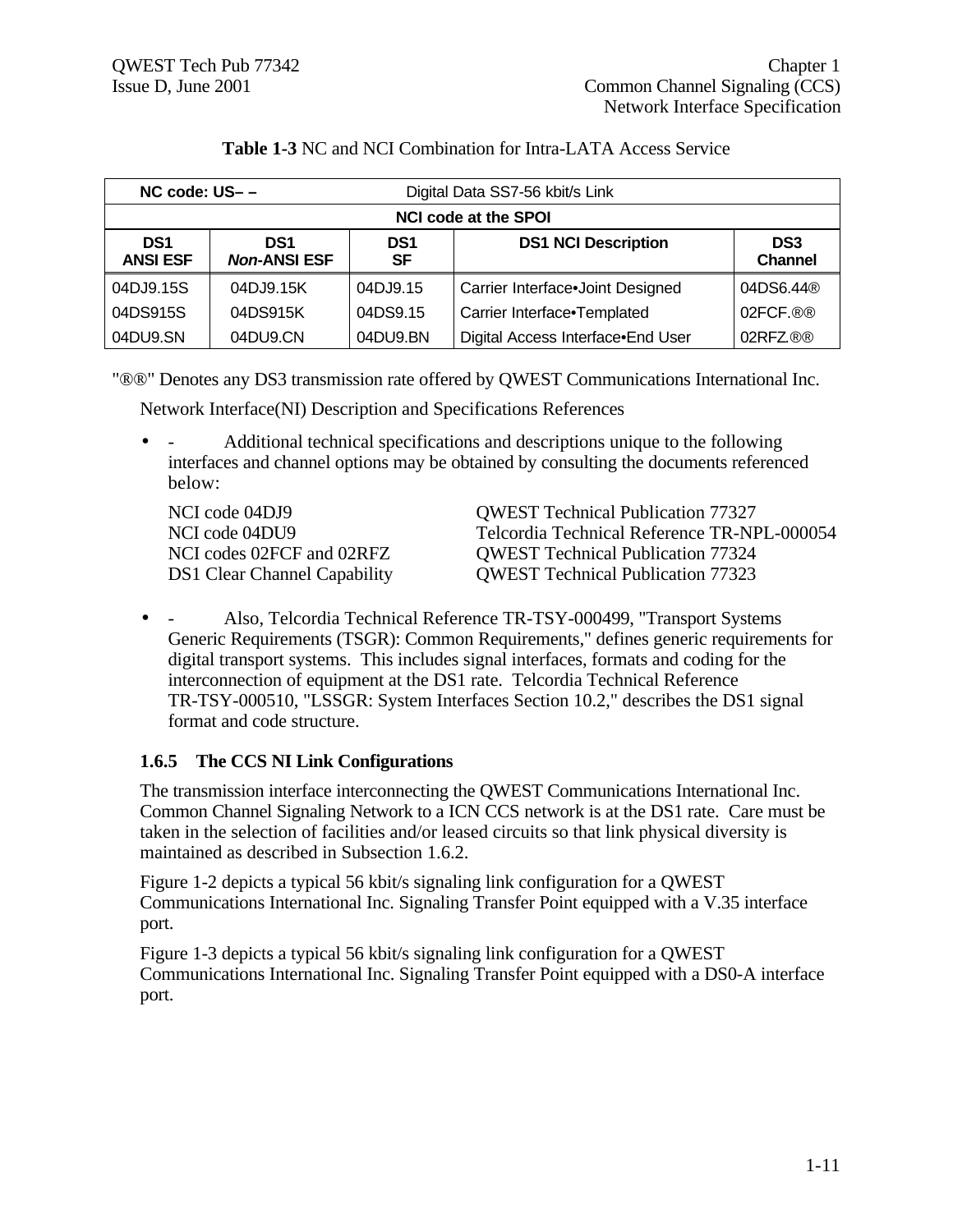Chapter 1 QWEST Tech Pub 77342 Common Channel Signaling (CCS) Issue D, June 2001 Network Interface Specification



**Figure 1-2** QWEST STP Equipped with a V.35 Port



**Figure 1-3** QWEST STP Equipped with a DS0-A Port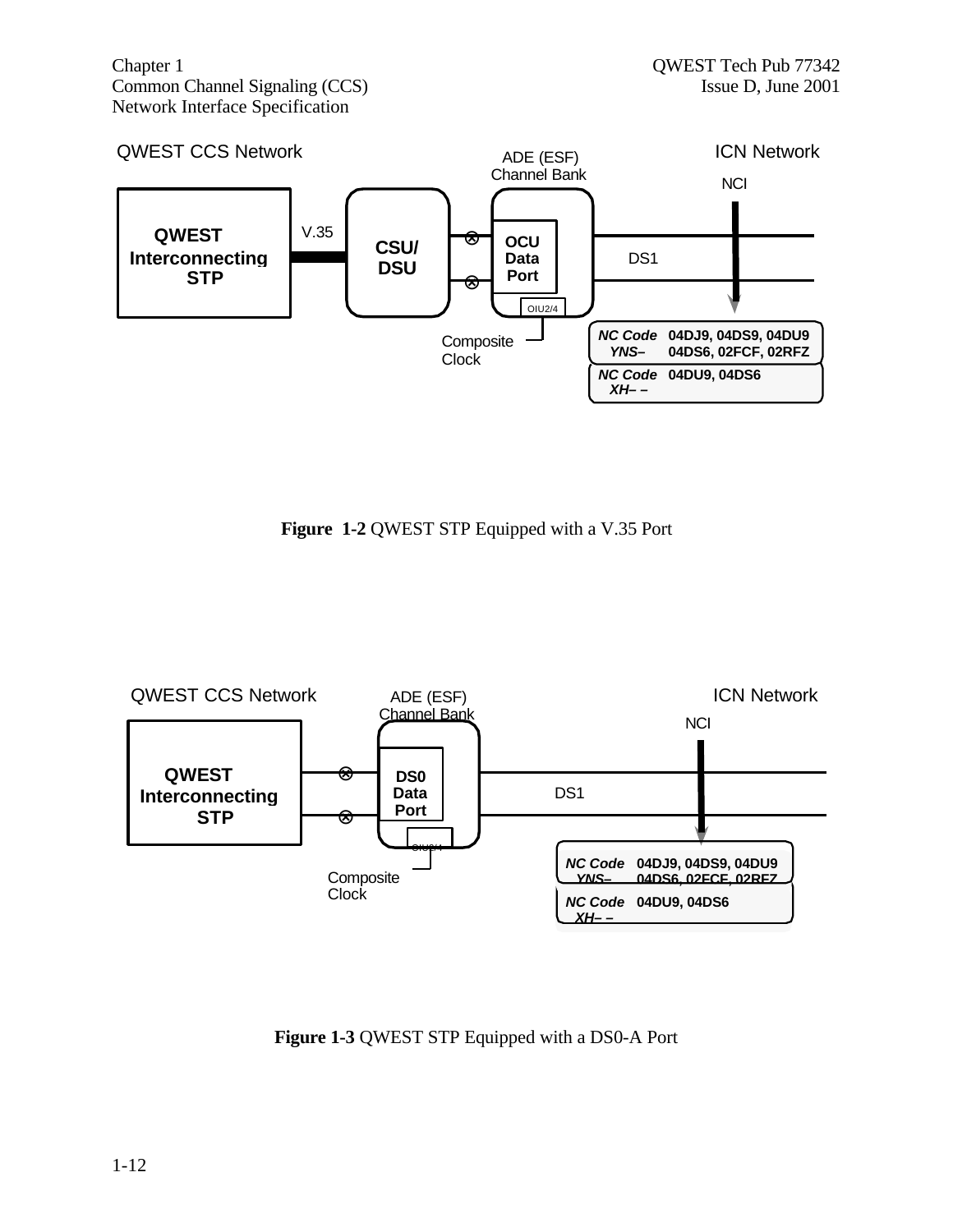#### **1.7 Transaction Capabilities Application Part (TCAP) Based Services**

QWEST offers or is planning to offer several services that utilize the TCAP of the SS7 protocol. The TCAP requires the use of the SCCP layer of the SS7 protocol, which provides specialized routing capabilities. One of the SCCP parameters is the Global Title Indicator, which includes a Translation Type (TT), used to direct the message to the appropriate GTT function and, in some cases, to provide the context under which the Global Title digits are to be interpreted. The following table and subsections describe the services that QWEST will be providing, including the TT value that QWEST will require interconnecting networks to use when interconnecting for these services or capabilities.

| <b>Service</b>                               | <b>Translation Type Code</b> |
|----------------------------------------------|------------------------------|
| <b>Alternate Billing Services</b>            | 253                          |
| 800 Data Base                                | 254                          |
| Call Management                              | 251                          |
| <b>Calling Name Delivery</b>                 | 5                            |
| Local Service Provider Number<br>Portability | 11                           |

| <b>Table 1-4 Translation Type Code Table</b> |  |
|----------------------------------------------|--|
|----------------------------------------------|--|

#### **1.7.1 Alternate Billing Service (ABS)**

ABS is the offering of Calling Card, Collect and Third Number Billing validation services, via access to a data base. Interconnection with other CCS7 networks provides access to each other's databases for this validation service.

QWEST supports the sending and receipt of the TT value of 253 for ABS. The TT value of 2 will also be considered, but only under a bilateral agreement.

#### **1.7.2 800 Data Base (800 DB)**

This service provides the capability to route 800 calls via the carrier indicated on the Service Management System (SMS) 800 customer record through the use of a QWEST owned data base. The data base stores carrier information for each 10 digit 800 number. When an 800 number services call is recognized by the SSP, call progress is halted and a query is launched to the database. When the database responds with the required call handling instruction, the SSP/800 office routes the call based on these instructions.

Networks interconnecting to QWEST Communications International Inc.'s Network for the purpose of accessing QWEST Communications, Inc's. 800 DataBase are required to use the TT value of 254.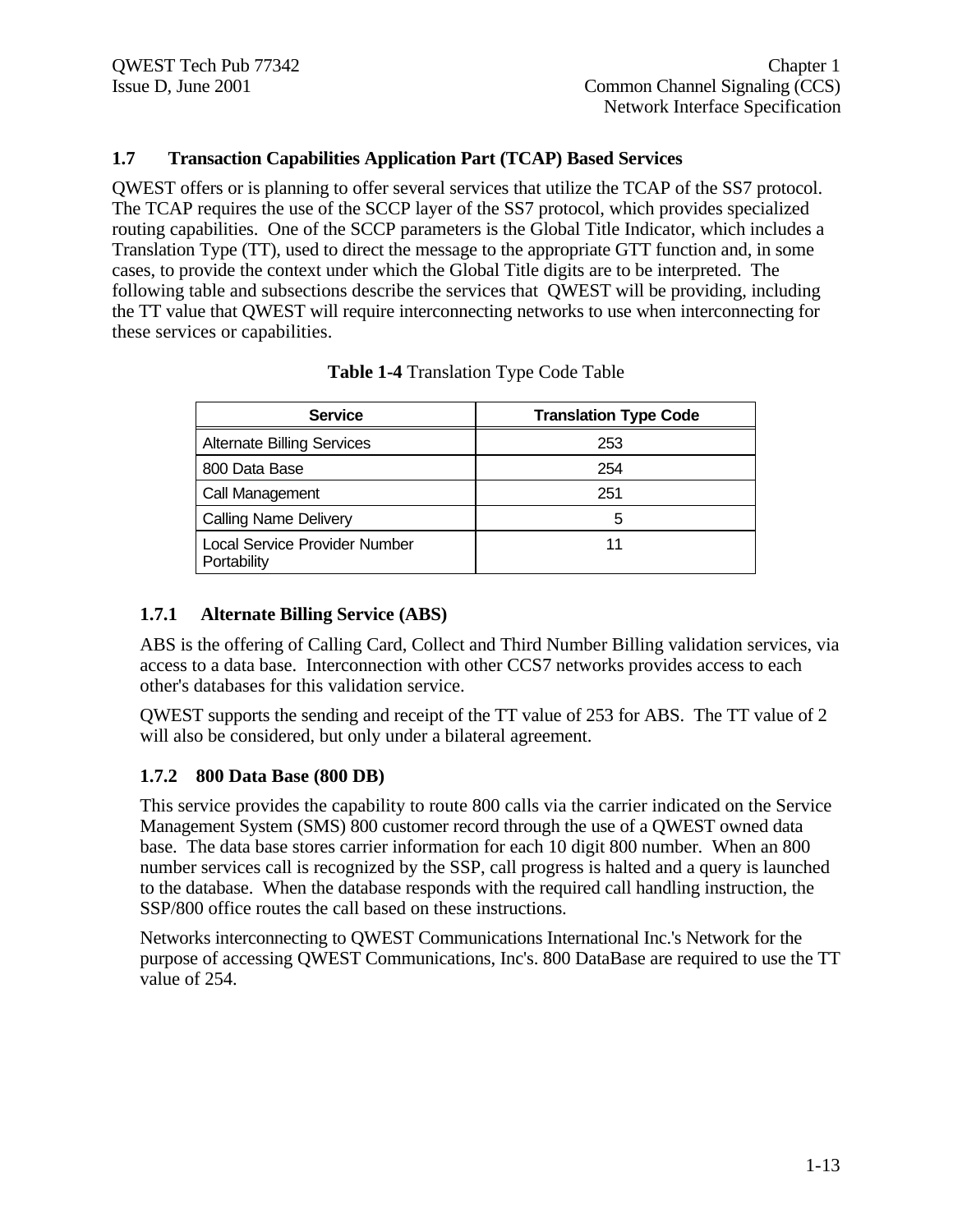# **1.7.3 Call Management/Custom Calling Services**

QWEST is deploying a new generation of custom calling services, using CCS7 network capabilities. These services are variously known as CLASS<sup>SM</sup>, Call Management Services, or Custom Calling Services.

The TCAP based, switch-to-switch, non-Integrated Services Digital Network (ISDN) Call Management features being deployed by QWEST are Telcordia-defined Automatic Call Back, Automatic Recall, and the Screen List Editing capabilities that support Selective Call Rejection, Selective Call Acceptance, Selective Call Forwarding, and Distinctive Ringing/Call Waiting.

Interconnection with QWEST Communications International Inc.'s Network for the above mentioned switch-to-switch Call Management applications will require the use of the TT value 251.

# **1.7.4 Calling Name Delivery**

Calling Name Delivery is a new feature, offered by QWEST in conjunction with Caller ID, which delivers the calling party's name to the called party's premise equipment during the first long silent interval of the ringing cycle. The name information is stored in a centralized data base and retrieved by the Calling Name subscriber's CO via the use of TCAP signaling messages.

QWEST will require networks interconnecting for the purpose of querying the QWEST Communications International Inc. Calling Name database to use the TT value of 5.

# **1.7.5 Local Service Provider Number Portability**

LNP refers to the ability of local exchange subscribers to change their local service providers, physical locations and/or type of service within a defined geographic local number portability area, without having to change their geographic North American Numbering Plan (NANP) telephone numbers. Qwest currently supports Local Service Provider Portability (LSPP).

Detailed switch requirements for supporting call setup in an LNP environment are provided in the T1S1.6 Working Group on Number Portability Technical Requirements No. 2, *Number Portability Switching Systems*. Detailed Service Control Point (SCP) and Number Portability (NP) Global Title Translation (GTT) function requirements are presented in the T1S1.6 Working Group on Number Portability Technical Requirements No. 3, *Number Portability Database and Global Title Translation*.

If the Interconnecting Network (ICN) switch is not LNP-capable and cannot, therefore, launch a query to an LNP database, the ICN switch is expected to proceed with call setup. Qwest will query the call if required.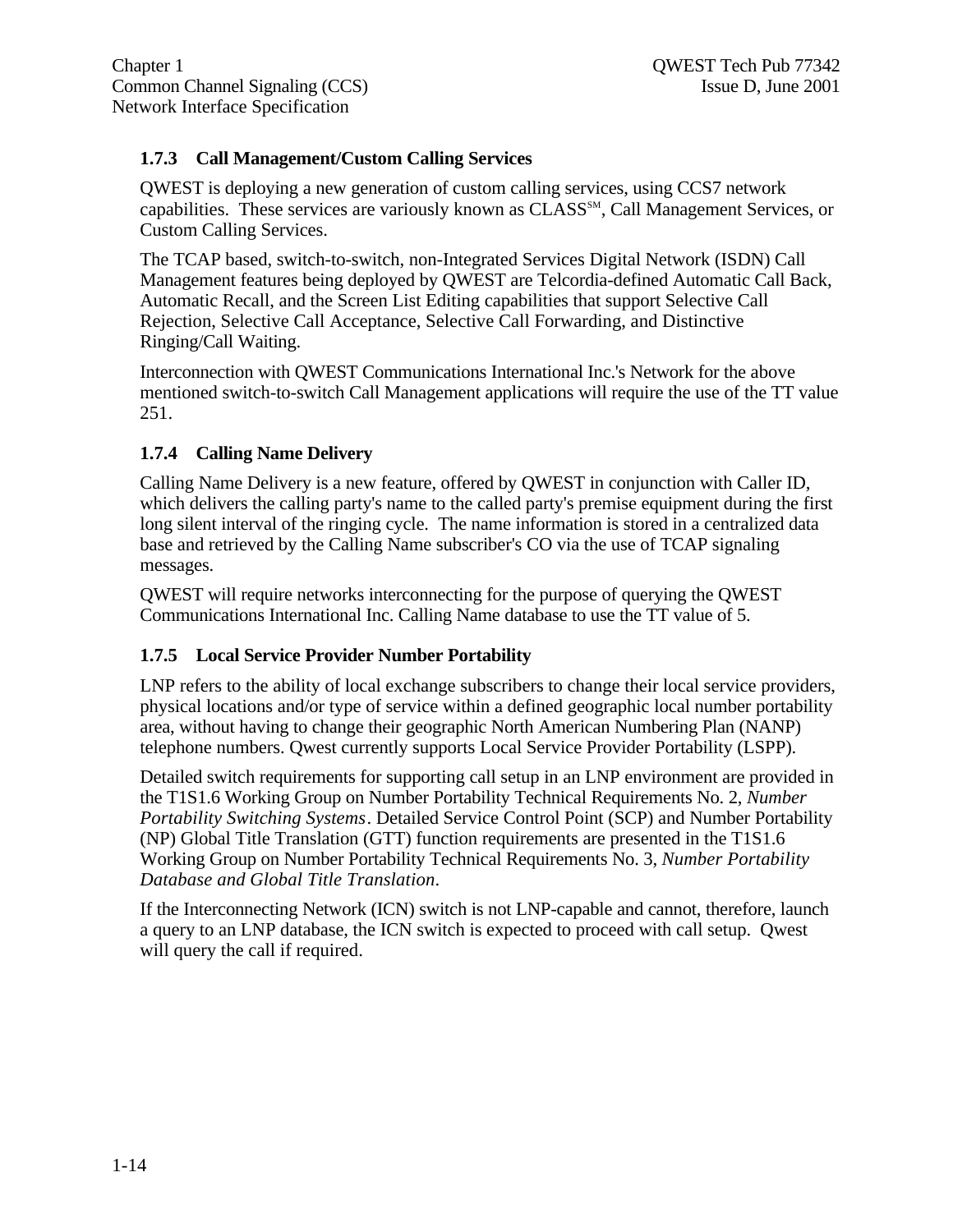If the ICN switch at which the call originates is an LNP-capable SSP, it may launch an LNP query to Qwest's SCP before setting up the LNP call. It is expected that the query to Qwest's LNP database will follow the requirements in Section 5.1.1.1 of the T1S1.6 Technical Requirements No. 2, *Number Portability Switching Systems*. ICNs that query the Qwest LNP database are required to use a TT value of 11 (for internetwork AIN-based LNP queries). If, upon receipt of the response from the LNP database, and the ICN determines that the call should be set up to a switch in Qwest's network, the ICN SSP is expected to set up the call as described in Section 4.1 of GR-905-CORE, and Section 5.1.1.2.1 of T1S1.6 Technical Requirements No. 2.

Specifically, if the number is ported, Qwest expects to receive, in the incoming IAM, the Location Routing Number (LRN) in the Called Party Number parameter, and the dialed digits in the Generic Address Parameter (GAP). If the number is not ported, Qwest expects to receive the dialed digits in the Called Party Number parameter of the IAM. In either case, Qwest expects Bit M of the Forward Call Indicators of the received IAM to be set to "number translated".

If Qwest is a transient network for the call, Qwest will pass this information unchanged in an outgoing IAM.

#### **1.8 Operations Guidelines**

#### **1.8.1 Testing**

QWEST will be compliant with the compatibility tests specific in "Network Operations Forum (NOF) Installation and Maintenance Responsibilities SS7 Link and Trunk Installation and Maintenance Access Services," Issue 2, September 1991. QWEST will do intrusive and nonintrusive testing into the connecting carrier networks. Additional tests may be added as conditions warrant. QWEST prefers to only run the full battery of NOF tests once per Hardware/Software configuration.

QWEST will do services testing associated with the services provided over the interconnection.

Specific interconnection testing will be negotiated through QWEST Communications International Inc. Network Staff Testing Organization.

#### **1.9 Measurements**

QWEST will comply with measurement guidelines as identified in Telcordia Technical Advisory TA-TSY-000310, "SEAS STP Interface Specification Measurements." Of the options found in Annex B in the above document, QWEST is using: P SYSTOT, P COMP, P SERV, and P GTWY.

Forecasting of links will be negotiated jointly between QWEST and the Inter-connecting ICN.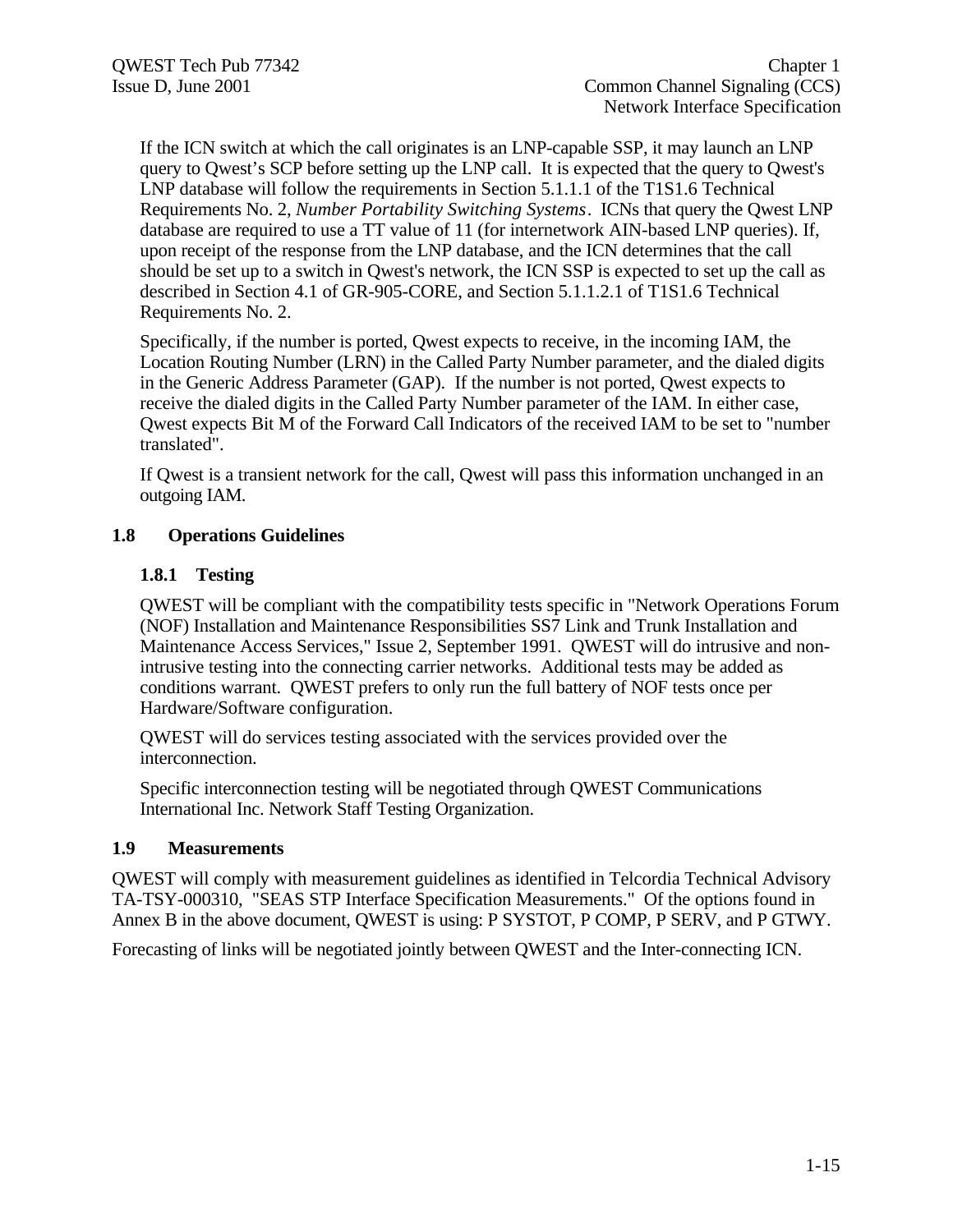# **1.10 Common Channel Signaling (CCS) for Call Set-up on Switched Access Service 1.10.1 General**

QWEST offers call set-up using CCS SS7 (Signaling System 7) Out of Band signaling as a Common Switching Optional Feature on Feature Group D (FG D) and Circuit Switched Trunk 3 (CST 3) Access Services. CST 3 is a Basic Serving Arrangement (BSA) and is comparable to a FG D service in the bundled environment.

This option provides the customer the ability to use CCS SS7 out of band signaling to set up trunks on a per call basis. Common Channel Signaling Access Capability (CCSAC) service is required between the customer's SPOI and the QWEST Communications International Inc. Signaling Transfer Point for CCS SS7 signaling in each LATA.

The QWEST Communications International Inc. Common Channel Signaling Network will automatically transmit Calling Party Number (CPN) with SS7 out of band signaling in those offices suitably equipped with the software that allows customers to elect to block their CPN information from being displayed to the called party. This software allows the customer to block their CPN on a per call basis and transmits a "privacy indicator" as part of the CPN information. The CPN is the automatic transmission of the calling party's ten-digit telephone number to the customer's (IXC) premises for calls originating in the LATA. The ten-digit number consists of the Numbering Plan Area (NPA) code plus a seven-digit telephone number which may or may not be the same as the Charge Number (ANI).

The QWEST Communications International Inc. Common Channel Signaling Network will always forward the optional Carrier Selection Parameter (CSP). The CSP is the automatic transmission of a signaling indicator which signifies to the ICN that the call being processed was originated from a presubscribed end-user line or was dialing using a 10XXX code.

The exchange of signaling information needed to complete a call connection between a local exchange carrier and a customer is detailed in Telcordia Technical References TR-TSY-000394, "Switching System Requirements for Interexchange Carrier Interconnection Using the Integrated Services Digital Network User Part (ISDNUP), " and TR-TSY-000317, "Switching System Requirements for Call Control Using the Integrated Services Digital Network User Part (ISDNUP)."

CCS SS7 Out of Band Signaling option for Switched Access Feature Group D/CST 3 is offered with Interface Groups 1 through 10, defined in QWEST Communications International Inc. FCC 1 Access Tariff. Tariff restrictions on the offering of an Interface Group will also apply to offering CCS SS7 out of band signaling for that interface group.

# **1.10.2 Network Channel (NC) and Network Channel Interface (NCI) Code Sets**

Customer NI options and transmission parameters supported for FG D and CST 3 Services are described by channel and interface codes. This section addresses the specific NC and NCI codes used to describe and order QWEST Communications International Inc. Access Service offering CCS SS7 out of band signaling.

# **1.10.3 Network Channel (NC) Codes**

The NC code is a four character code that describes the channel parameters and available channel options. Consult Telcordia Special Report SR-STS-000307, (see Reference Section) or QWEST Communications International Inc. Technical Publication 77365, (see Reference Section) for additional information and an expanded explanation.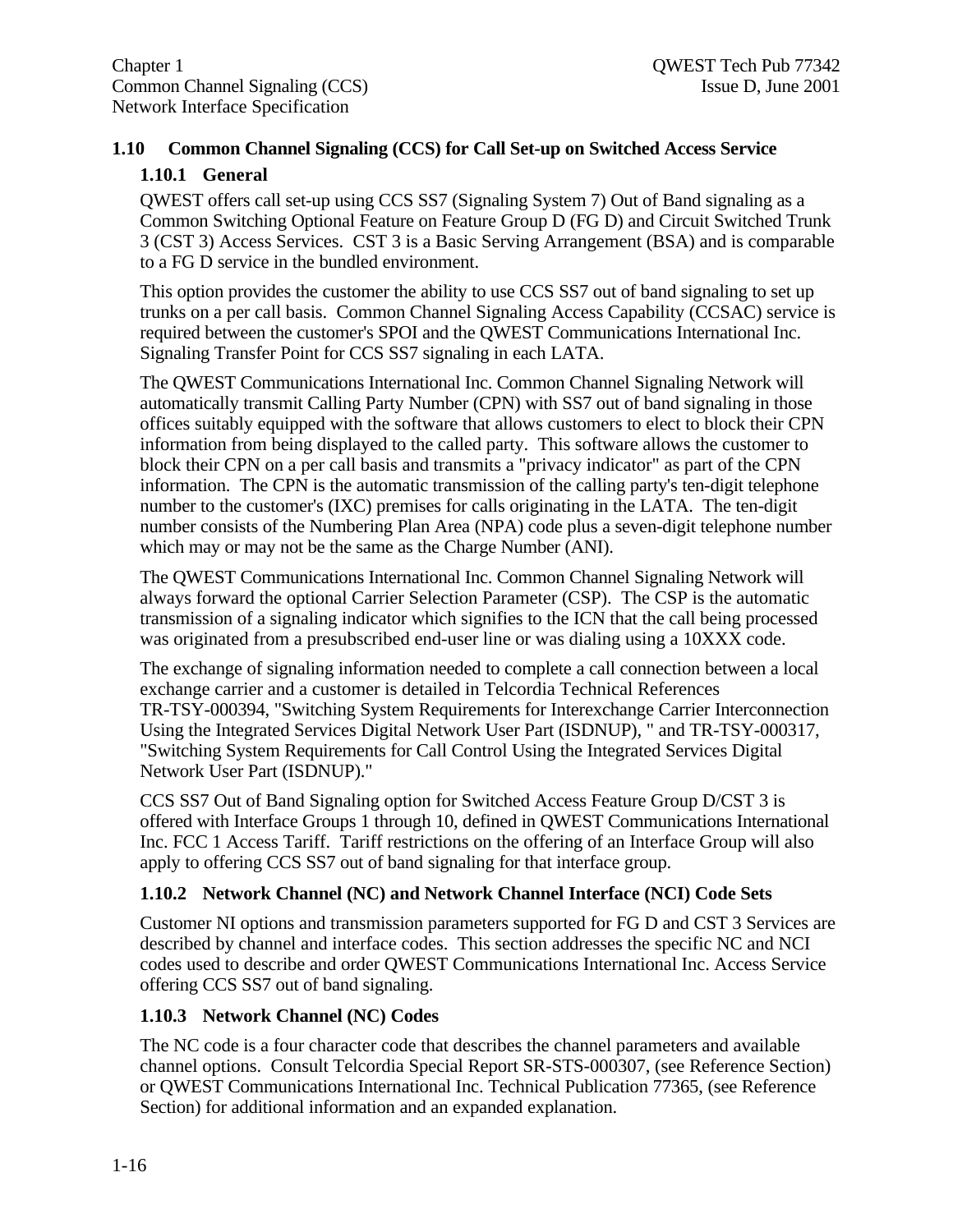Transmission parameters and Limits are documented for the different Transmission Types for FG D in Telcordia Technical Reference TR-NWT-000334, "Voice Grade Switched Access Service-Transmission Parameter Limits and Interface Combinations." QWEST recognizes these same types for CST 3.

Error performance parameters for the transport circuit (DS1) for FG D or CST 3 service equipped with 64 kbit/s CCC are delineated in Telcordia Technical Reference TR-NWT-000938, "Network Transmission Interface and Performance Specification Supporting Integrated Services Digital Network (ISDN)."

The NC Codes which describe FG D or CST 3 Services with CCS SS7 out of band signaling offered by QWEST are shown in Table 1-5 of this document.

|           | <b>Character Position</b>                           |     |                 |   |                                                                                       |  |
|-----------|-----------------------------------------------------|-----|-----------------|---|---------------------------------------------------------------------------------------|--|
|           | 1ST and 2ND                                         | 3RD |                 |   | 4TH                                                                                   |  |
|           | <b>SDSA</b>                                         |     |                 |   |                                                                                       |  |
| <b>SD</b> | Transmission Type B1<br>(previously Grade B)        | S   | SS <sub>7</sub> | A | FG D<br><b>or</b><br>CST <sub>3</sub>                                                 |  |
|           | <b>SDSC</b>                                         |     |                 |   |                                                                                       |  |
| <b>SD</b> | Transmission Type B1<br>(previously Grade B)        | S   | SS <sub>7</sub> | C | FG D<br>or<br>CST <sub>3</sub><br>with<br>64 kbit/s<br>Clear<br>Channel<br>Capability |  |
|           | <b>SHSA</b>                                         |     |                 |   |                                                                                       |  |
| <b>SH</b> | <b>Transmission Type A1</b><br>(previously Grade A) | S   | SS <sub>7</sub> | A | FG D<br>or<br>CST <sub>3</sub>                                                        |  |

#### **Table 1-5** NC Codes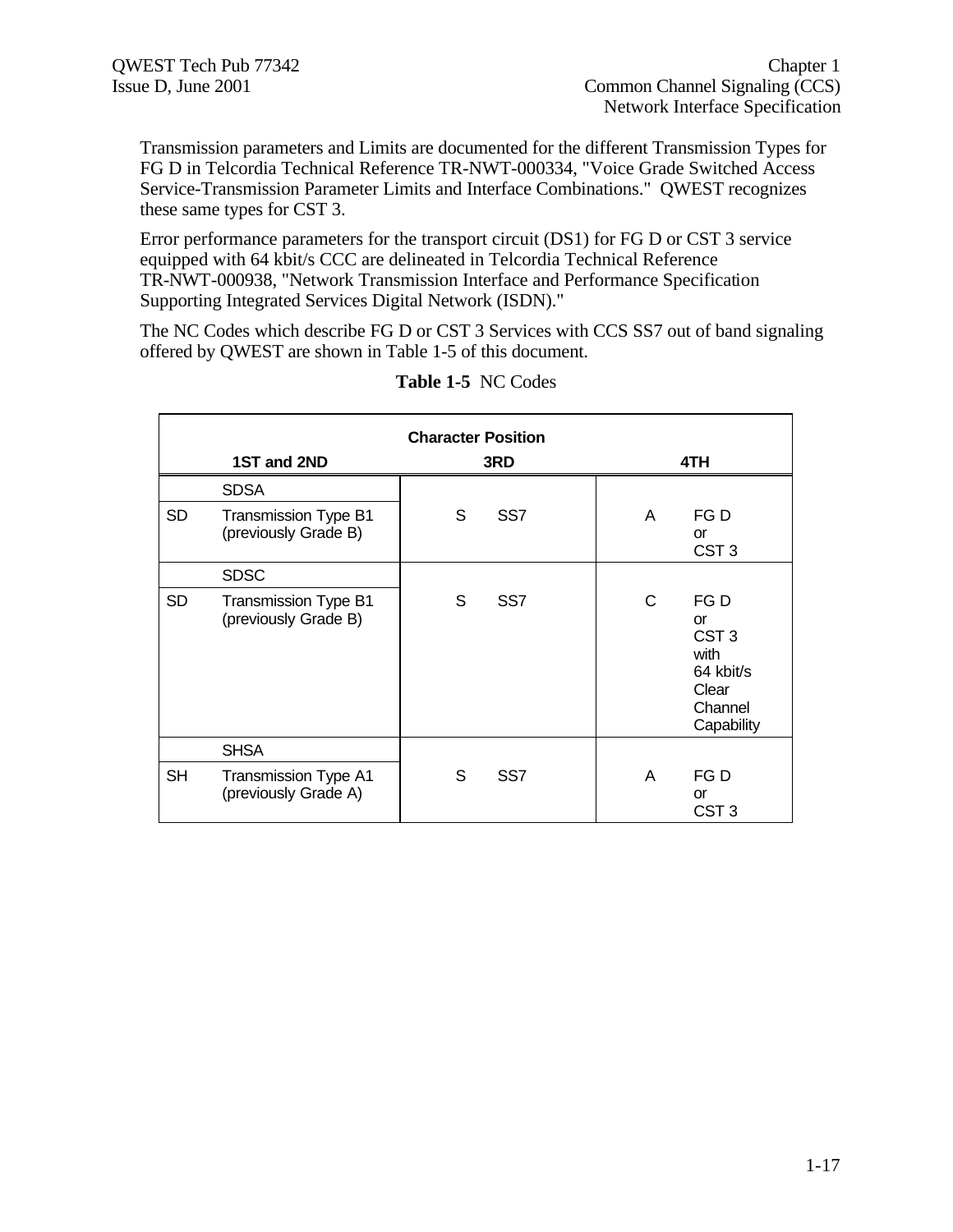# **1.10.4 Network Channel Interface (NCI) Codes**

Physical interfaces to the QWEST Communications International Inc. Network are described by NCI Codes. The interfaces are grouped together with other similar interfaces and are offered in the QWEST Communications International Inc. FCC 1 Access Tariff and typically referenced in other documents as "Interface Groups." Technical descriptions of these groups are available in Telcordia Technical Reference TR-NWT-000334, (see Reference Section).

Interface Groups 1 through 10 offered by QWEST Communications International Inc. for FG D and CST 3 access services provide the option of CCS SS7 out of band signaling, with certain restrictions. These restrictions are not technical in nature, but relate to the availability of historical Interface Groups which QWEST Communications International Inc. no longer offers as new service, but supports on existing service.

The NCI Codes, Interface Groups, and brief explanations of interfaces are shown in Table 1-6. Restrictions on availability of historical interfaces are noted where applicable. Detailed descriptions of the interfaces can be found in Telcordia Technical Reference TR-NWT-000334 (see Reference Section) and QWEST Communications International Inc. Technical Publication 77324, " QWEST DS3 Service."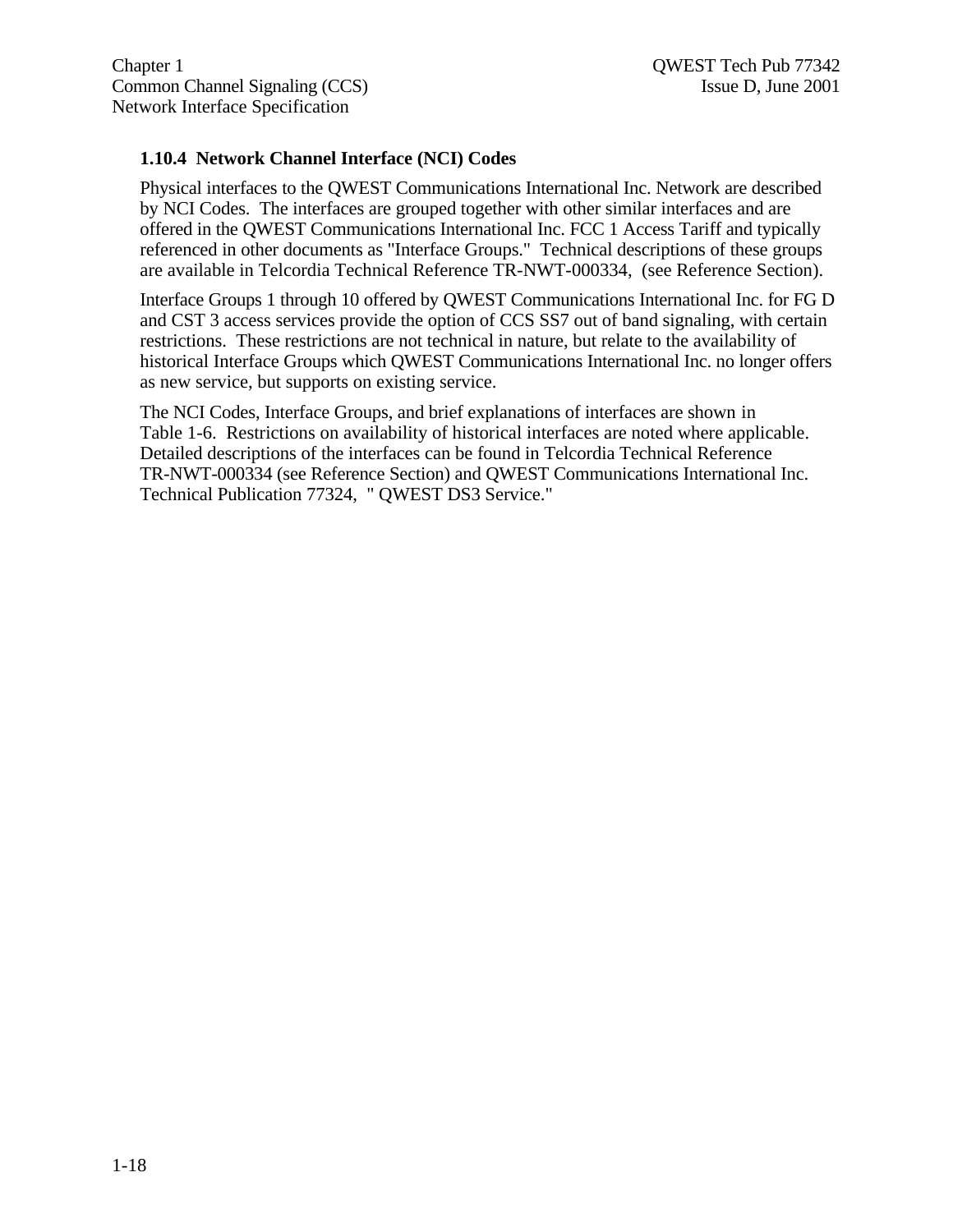| <b>INTERFACE</b><br><b>GROUP</b> | <b>NCI CODE</b><br><b>AND</b><br><b>DESCRIPTION</b>                                                    | <b>AVAILABILITY</b><br>Standard (S)<br>Historical (H) (NOTE 1)<br>Not Offered (N) (NOTE 2) |
|----------------------------------|--------------------------------------------------------------------------------------------------------|--------------------------------------------------------------------------------------------|
| 1                                | 02NO <sub>2</sub><br>2-Wire No Inband<br>Signaling                                                     | S                                                                                          |
| $\overline{2}$                   | 04NO2<br>4-Wire No Inband<br>Signaling                                                                 | S                                                                                          |
| 3                                | 04AH5.B<br>Analog High Capacity<br>60 KHz to 108 KHz<br>12 Channels (Group)                            | H                                                                                          |
| 4                                | 04AH6.C<br>Analog High Capacity<br>312 KHz to 552 KHz<br>60 Channels<br>(Supergroup)                   | Н                                                                                          |
| 5                                | 04AH6.D<br>Analog High Capacity<br>564 KHz to 3084 KHz<br>600 Channels<br>(Mastergroup)                | H                                                                                          |
| 6                                | 04DS9.15<br>Digital 1.544 Mbit/s<br>(DS1)                                                              | S                                                                                          |
|                                  | 04DS9.15B<br>Digital 1.544 Mbit/s<br>(DS1)<br>Superframe (SF)<br>Format and B8ZS                       | S                                                                                          |
|                                  | 04DS9.15S<br>Digital 1.544 Mbit/s<br>(DS1)<br>Non-ANSI<br><b>Extended Superframe</b><br>(ESF) and B8ZS | S                                                                                          |
| $\overline{7}$                   | 04DS9.31<br>Digital 3.152 Mbit/s<br>(DS1C)                                                             | H                                                                                          |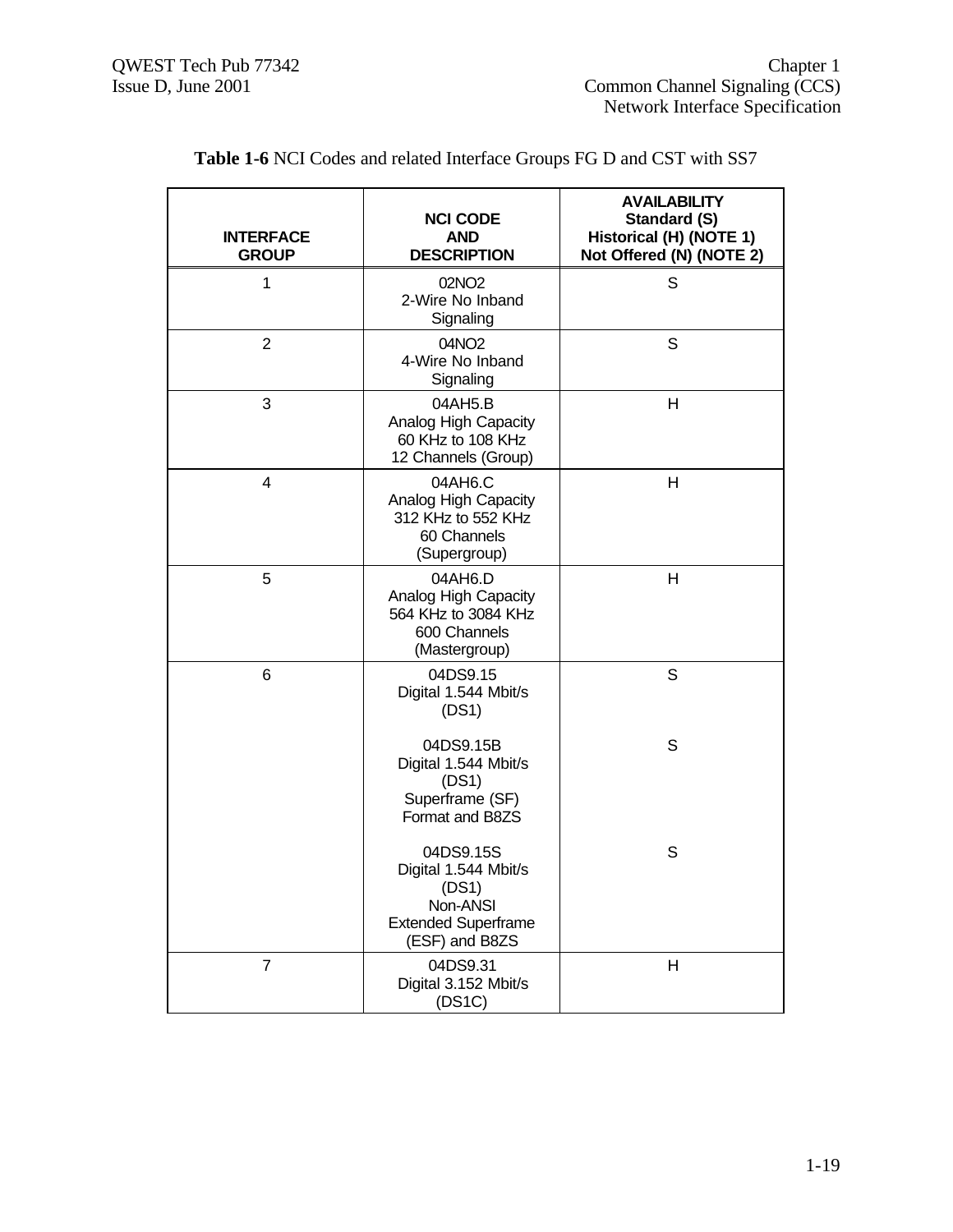| <b>INTERFACE</b><br><b>GROUP</b> | <b>NCI CODE</b><br><b>AND</b><br><b>DESCRIPTION</b>                                                         | <b>AVAILABILITY</b><br>Standard (S)<br>Historical (H) (NOTE 1)<br>Not Offered (N) (NOTE 2) |
|----------------------------------|-------------------------------------------------------------------------------------------------------------|--------------------------------------------------------------------------------------------|
| 8                                | 04DS0.63<br>Digital 6.312 Mbit/s<br>(DS2)                                                                   | н                                                                                          |
| 9                                | 04DS6.44<br>Digital 44.736 Mbit/s<br>(DS3)                                                                  | S                                                                                          |
|                                  | 02FCF<br>Optical Interface<br>Capacity 2 to 36 DS3s                                                         | N                                                                                          |
| 10                               | 04DS6.27<br>Digital 274.176 Mbit/s<br>(DS4)                                                                 | Н                                                                                          |
| NA.                              | 02RFZ.<br>Mid-Air Meet Interface<br>6 or 11 GHz Digital<br>Radio Systems<br>Capacity 3, 6, 9, or<br>12 DS3s | NOTE <sub>3</sub>                                                                          |

|  |  | Table 1-6 NCI Codes and related Interface Groups FG D and CST with SS7 |
|--|--|------------------------------------------------------------------------|
|--|--|------------------------------------------------------------------------|

Notes:

- 1. This Interface Group is not offered on new requests for service. Only existing FG D or CST 3 services with this Interface Group may order SS7 out of band signaling.
- 2. Customers wishing a Fiber Optic Interface may order US WEST Communications, Inc. Digital Access as Special Services (Section 7) of QWEST Communications International Inc. FCC 1 Access Tariff. These facilities may be used to provision Switched Access trunks under tariffed Shared Use Arrangements.
- 3. At the time of this publication, QWEST does not offer a Mid-Air Meet (Digital Radio) Interface for FG D or CST 3 Service. There is not a Switched Services Interface Group Number for this interface. It is offered as Special Services (Section 7) of QWEST Communications International Inc. FCC 1 Access Tariff.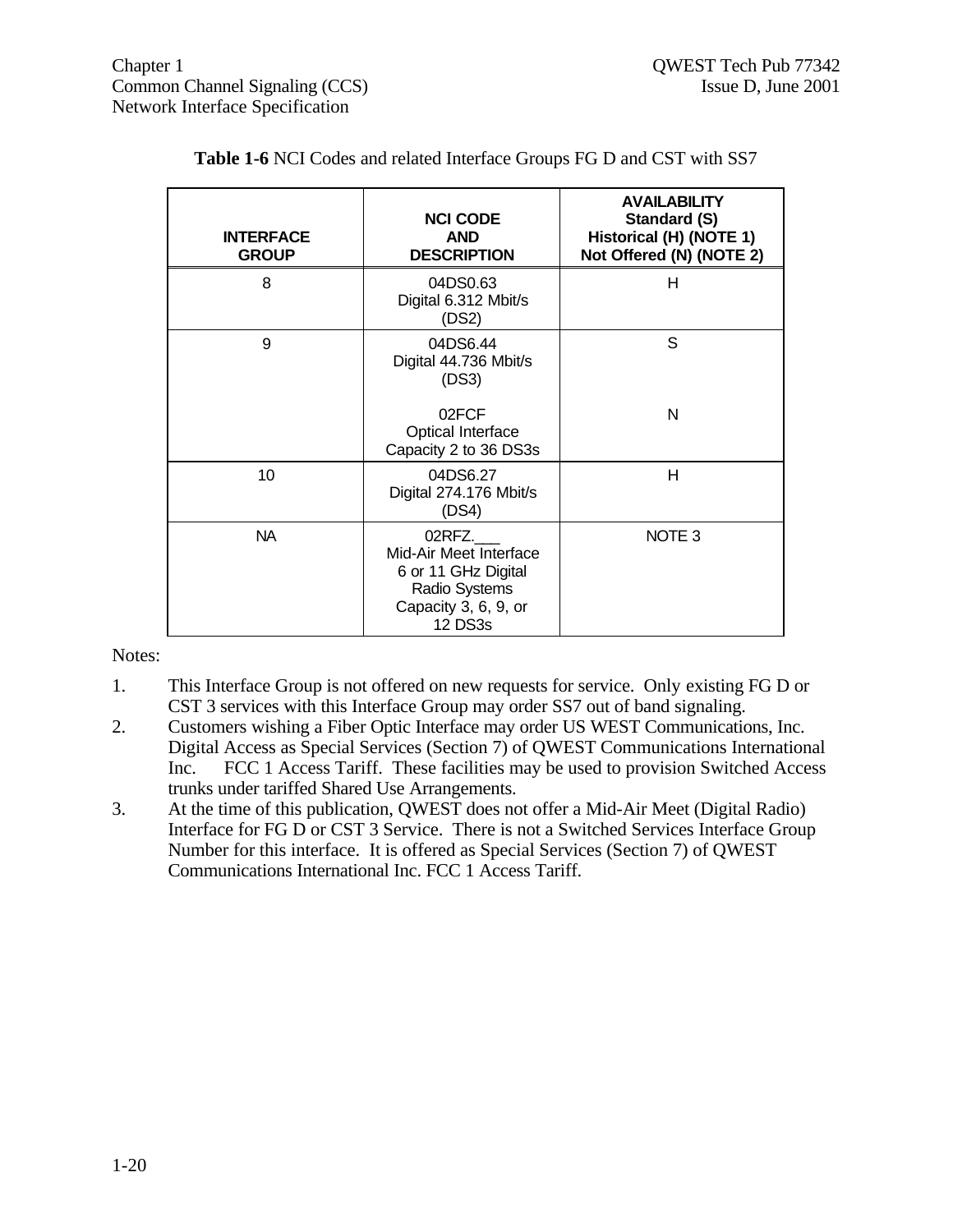#### **1.11 Trunk Circuit Identification Codes (TCIC) Number Assignment**

QWEST supports the NOF plan for TCIC assignments. The TCIC assignment is a five digit number. Numbers are right justified with leading zeros. The ten thousand digit should always be a zero, due to trunk number restrictions in some switches.

The five digit numbers (00001 - 09996) should be broken down into sub-blocks of 96 numbers (i.e., 00001 - 00096, 0101 - 00196, etc.). Numbers ending in 97, 98, 99 and 00 will not be assigned, due to the limitations of some digital switches.

Sub-blocks of 96 will not be split between groups of trunks with the same Customer Point Code and Exchange Company Point Code. This assures a group will always start with XXXX1 and provides for consecutive numbering.

The TCIC assignments will not be duplicated on groups between the same point codes.

TCIC numbers will be determined and initiated by the Inter Connecting Carrier and accepted by USWC.

Any further administrative needs for assignment of TCICs will be negotiated with U S WEST.

#### **1.12 Gateway Screening**

QWEST will perform screening for values in MTP, SCCP Management and SCCP Non-Management fields.

| <b>MTP FIELDS</b>                             |                                                                |  |
|-----------------------------------------------|----------------------------------------------------------------|--|
| <b>Screening Link Set</b>                     | <b>LSSN</b>                                                    |  |
| <b>Originating Point Code</b>                 | Screen all valid OPCs                                          |  |
| <b>Destination Point Code</b>                 | 9 digit screening<br>valid to U S WEST<br>Communications, Inc. |  |
| Service Indicator<br>Levels 0 to 7, 13 and 14 | $0 - NM$<br>2 - SLTM/SLTA<br>3 - SCCP<br>$5 - ISUP$            |  |
| Priority Level 0 to 3                         | 0 - ISUP/SCCP<br>2 - TEST<br>3 - NM                            |  |

The MTP field values are based on QWEST Communications International Inc. Signal Transfer Point software generic AS62.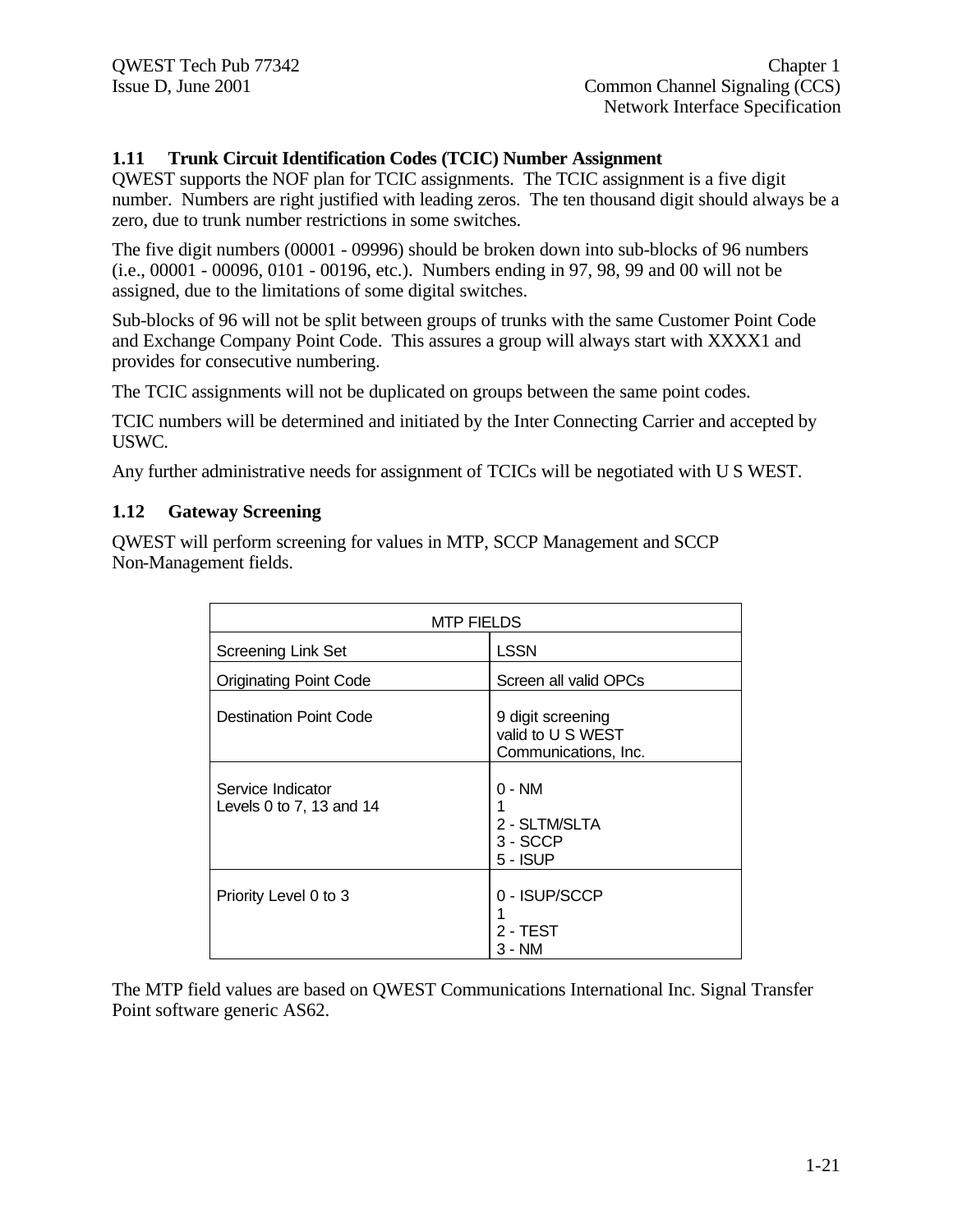Chapter 1 QWEST Tech Pub 77342 Common Channel Signaling (CCS) Issue D, June 2001 Network Interface Specification

#### **1.12.1 Network Management Messages**

The following messages, if received, will be screened for entrance into the network.

|   | <b>CBA</b> |                          | Changeback Acknowledgment message                            |
|---|------------|--------------------------|--------------------------------------------------------------|
|   | <b>CBD</b> | ۰                        | Changeback Declaration message                               |
|   | <b>COA</b> | ۰                        | Changeover Acknowledgment message                            |
|   | COO        | -                        | Changeover Order message                                     |
|   | ECA.       |                          | Emergency Changeover Acknowledgment message                  |
|   | <b>ECO</b> | -                        | Emergency Changeover Order message                           |
|   | <b>LFU</b> | ۰                        | Link Forced Uninhibit message                                |
|   | LIA.       | ۰                        | Link Inhibit Acknowledgment message                          |
|   | LID.       | ٠                        | Link Inhibit Denial message                                  |
|   | <b>LIN</b> | -                        | Link Inhibit message                                         |
|   | LLI.       | -                        | Link Local Inhibit Test message (AS 51, 52, 61 and 62 only)  |
|   | LRI        | -                        | Link Remote Inhibit Test message (AS 51, 52, 61 and 62 only) |
|   | <b>LUA</b> | $\blacksquare$           | Link Uninhibited Acknowledgment message                      |
|   | <b>LUN</b> | ۰                        | Link Uninhibited message                                     |
| * | <b>RCP</b> | ۰                        | Signaling Route Set Test Cluster Prohibited message          |
| * | <b>RCR</b> | ۰                        | Signaling Route Set Test Cluster Restricted message          |
| * | <b>RCT</b> | -                        | Signaling Route Set Congestion Test message                  |
| * | <b>TCA</b> | -                        | <b>Transfer Cluster Allowed message</b>                      |
| * | <b>TCP</b> | $\overline{\phantom{0}}$ | <b>Transfer Cluster Prohibited message</b>                   |
| * | <b>TCR</b> | ۰                        | <b>Transfer Cluster Restricted message</b>                   |
|   | <b>RSP</b> | ÷,                       | Signaling Route Set Test Prohibited message                  |
|   |            |                          |                                                              |

- RSR Signaling Route Set Test Restricted message
- TFA Transfer Allowed message
- TFC Transfer Controlled message
- TFP Transfer Prohibited message
- TFR Transfer Restricted message
- \* NA QWEST Communications International Inc. will update as needed.

QWEST Communications International Inc. does not generate the following messages and does not expect to receive them from interconnecting networks:

| <b>CNP</b> | - Connection Not Possible message              |
|------------|------------------------------------------------|
| CNS        | - Connection Not Successful message            |
| CSS.       | - Connection Successful message                |
| DLC        | - Signaling Data Link Connection Order message |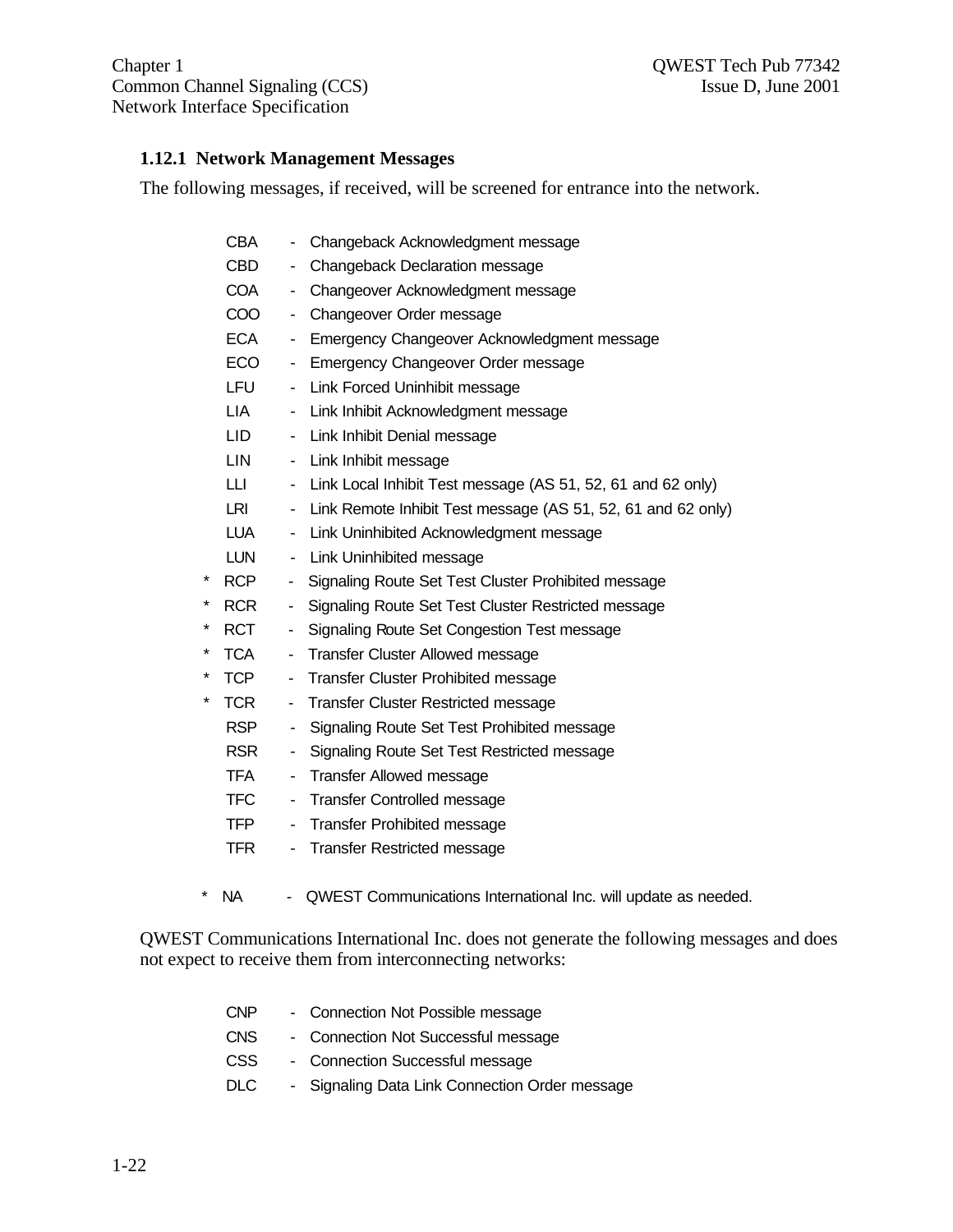# **1.12.2 SCCP Management Fields**

There are three types of messages: Query, Response, and Management.

|                                                                                                                          | Required                                                              | Table Driven                                                                |
|--------------------------------------------------------------------------------------------------------------------------|-----------------------------------------------------------------------|-----------------------------------------------------------------------------|
| SCCP network management point code                                                                                       | Y                                                                     | Y                                                                           |
| <b>Screening Link Set</b>                                                                                                | Y                                                                     | Y                                                                           |
| Local SCCP network management<br>sub system                                                                              | Υ                                                                     | Υ                                                                           |
| SCCP network management point codes                                                                                      | Y                                                                     | Y                                                                           |
| SCCP network management messages<br>SSA - SSP - SST                                                                      | Y                                                                     | Messages that relate to<br><b>SCCP Network</b><br>Management point<br>codes |
| Affected point code                                                                                                      | Υ                                                                     | Y                                                                           |
| Affected sub system number<br>Application numbers are:<br>254 - 800 Data Base<br>253 - LIDB<br>251 - CLASS $\text{SM}$ , | Y                                                                     | Y                                                                           |
| Affected local sub system number                                                                                         | NA - QWEST Communications International<br>Inc. will update as needed |                                                                             |

# **1.12.3 SCCP Non-Management Fields**

|                                                                                                  | Required                                                              | Table Driven |
|--------------------------------------------------------------------------------------------------|-----------------------------------------------------------------------|--------------|
| Originating point code                                                                           | Y                                                                     | Y            |
| Sub system number                                                                                | Υ                                                                     | Υ            |
| Local sub system number<br>NA - QWEST Communications International<br>Inc. will update as needed |                                                                       |              |
| Screen Link set                                                                                  | Υ                                                                     | v            |
| Global title translation type                                                                    |                                                                       |              |
| Destination point code                                                                           | Υ                                                                     |              |
| Sub system number                                                                                | NA - QWEST Communications International<br>Inc. will update as needed |              |
| Local sub system number                                                                          | NA - QWEST Communications International<br>Inc. will update as needed |              |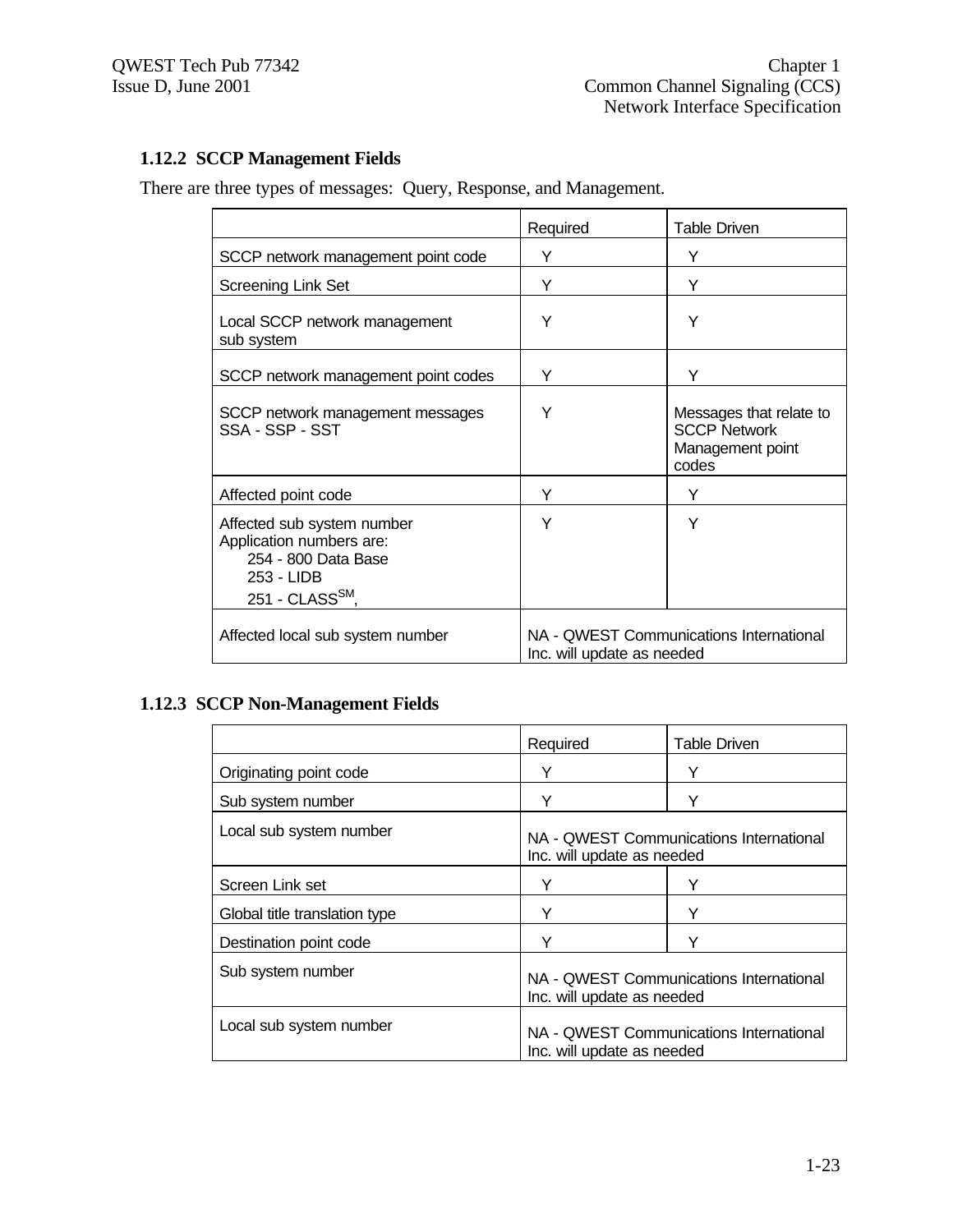Chapter 1 QWEST Tech Pub 77342 Common Channel Signaling (CCS) Issue D, June 2001 Network Interface Specification

#### **1.13 Interconnect Testing**

QWEST requires that testing be conducted with all ICN's in the initial LATA where they interconnect. This testing will be compliant with the compatibility test specified in Network Operations Forum (NOF) Installation and Maintenance Responsibilities SS7 Link and Trunk Installation and Maintenance Access Services, Issue 2, September 1991. QWEST will do intrusive and non-intrusive testing into the connecting carrier networks. QWEST prefers to only run the full battery of NOF based tests once per Hardware/Software configuration.

Interconnection in subsequent LATAs will require testing based on the ICN's network configuration, equipment, and switch software and must be negotiated with QWEST Communications International Inc. Network Staff Organization.

All other interconnection testing must be negotiated through QWEST Network Staff Organization.

#### **1.14 Transfer Prohibited (TFP) Procedures**

The TFP procedure is performed at a signaling point acting as a STP for messages relating to a given destination, when it has to notify one or more adjacent signaling points that they must no longer route the concerned messages via that STP.

There are two methods, broadcast and response, for sending TFP messages to inform adjacent signaling points about the inaccessibility of a signaling point. In the broadcast method, the STP, recognizing its inability to transfer traffic to a given inaccessible SP, broadcasts TFPs about that SP to all accessible adjacent signaling points. In the response method, the STP only sends a TFP to the adjacent signaling point that sent the message destined to the inaccessible SP. At this time, QWEST gateway STPs use the broadcast method for the sending of TFPs.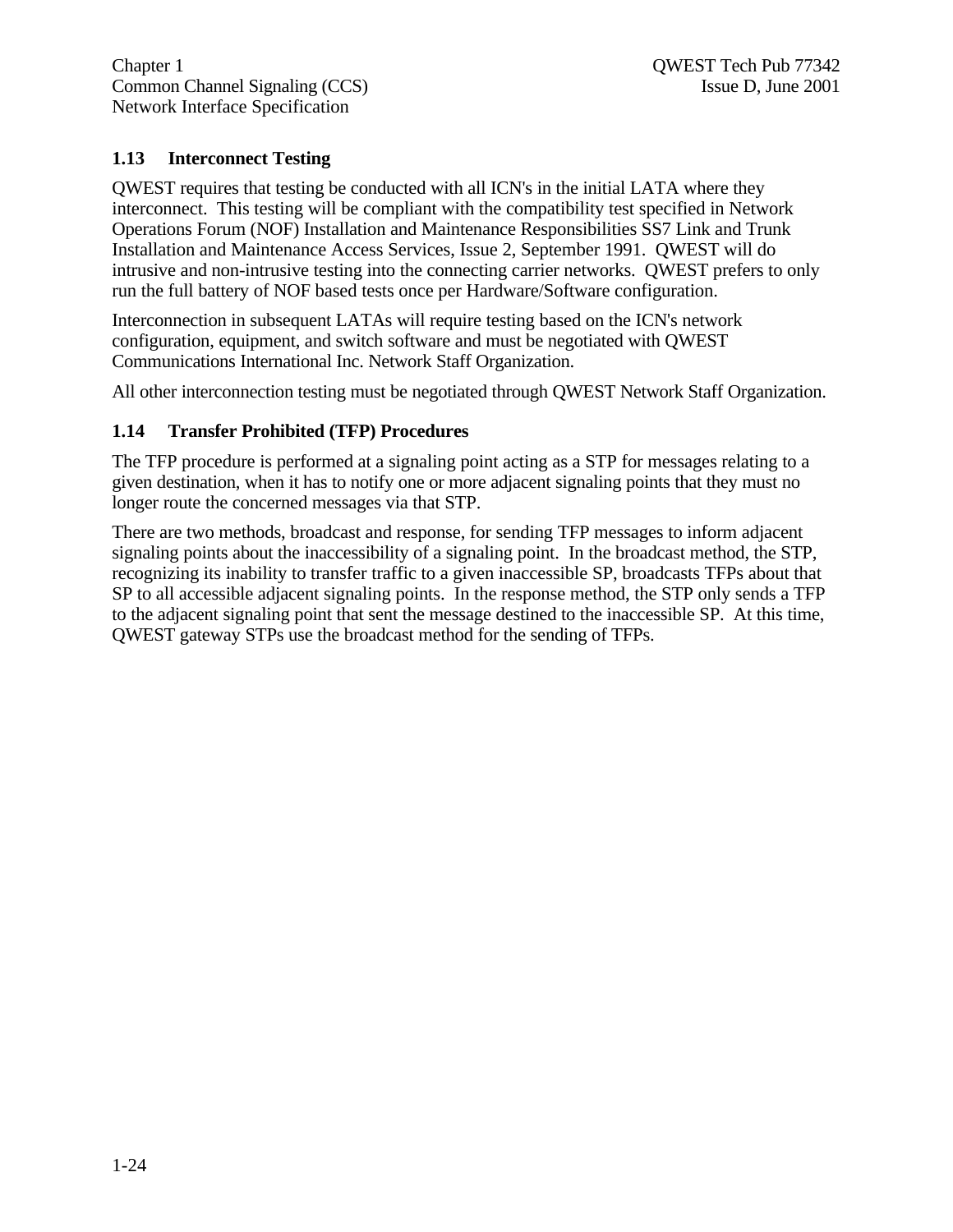# **2. Definitions**

# **2.1 Acronyms**

| <b>ABS</b>       | <b>Alternate Billing Service</b>                      |
|------------------|-------------------------------------------------------|
| <b>ANSI</b>      | <b>American National Standards Institute</b>          |
| <b>BSA</b>       | <b>Basic Serving Arrangement</b>                      |
| <b>BDFB</b>      | <b>Battery Distribution Fuse Board</b>                |
| <b>CCC</b>       | <b>Clear Channel Capabilities</b>                     |
| <b>CCS</b>       | <b>Common Channel Signaling</b>                       |
| <b>CCSAC</b>     | <b>Common Channel Signaling Access Capability</b>     |
| CO               | <b>Central Office</b>                                 |
| <b>CPN</b>       | <b>Calling Party Number</b>                           |
| <b>CSP</b>       | <b>Carrier Selection Parameter</b>                    |
| CST <sub>3</sub> | <b>Circuit Switched Trunk 3</b>                       |
| <b>ESF</b>       | <b>Extended Superframe</b>                            |
| EU               | End-Users                                             |
| <b>FCC</b>       | <b>Federal Communications Commission</b>              |
| FG D             | Feature Group D                                       |
| <b>GTT</b>       | <b>Global Title Translations</b>                      |
| <b>IAM</b>       | <b>Initial Address Message</b>                        |
| IC               | <b>Interexchange Carrier</b>                          |
| <b>ICN</b>       | <b>InterConnecting Network</b>                        |
| <b>ISDN</b>      | <b>Integrated Services Digital Network</b>            |
| <b>ISDNUP</b>    | Integrated Services Digital Network User Part         |
| <b>ISI</b>       | <b>Industry Support Interface</b>                     |
| <b>LATA</b>      | <b>Local Access and Transport Area</b>                |
| <b>LIDB</b>      | Line Information Data Base                            |
| <b>MTP</b>       | <b>Message Transfer Part</b>                          |
| NC               | <b>Network Channel</b>                                |
| <b>NCI</b>       | <b>Network Channel Interface</b>                      |
| N <sub>I</sub>   | Network Interface                                     |
| <b>NOF</b>       | <b>Network Operations Forum</b>                       |
| <b>NPA</b>       | Number Plan Area                                      |
| <b>OSSGR</b>     | <b>Operator Services Systems Generic Requirements</b> |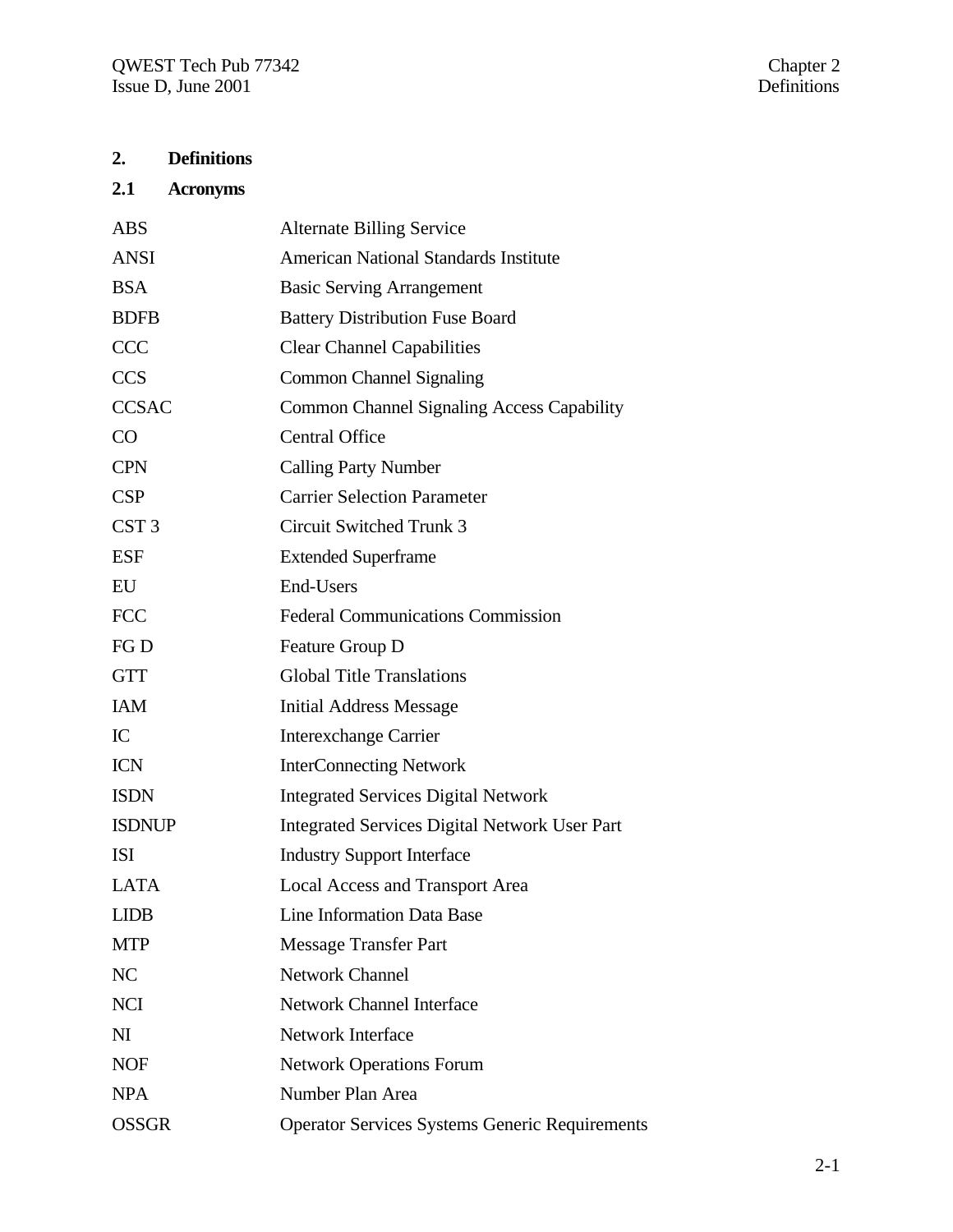Chapter 1 QWEST Tech Pub 77342 Common Channel Signaling (CCS) Issue D, June 2001 Network Interface Specification

| <b>PBX</b>             | Private Branch Exchange                          |
|------------------------|--------------------------------------------------|
| <b>PRS</b>             | <b>Primary Reference Resource</b>                |
| <b>SCCP</b>            | <b>Signaling Connection Control Part</b>         |
| <b>SCP</b>             | <b>Service Control Point</b>                     |
| SF                     | Superframe                                       |
| <b>SLC</b>             | <b>Signaling Link Codes</b>                      |
| <b>SMS</b>             | <b>Service Management Systems</b>                |
| <b>SP</b>              | <b>Signaling Point</b>                           |
| <b>SPOI</b>            | Signaling Point of Interface                     |
| <b>SSN</b>             | SubSystem Number                                 |
| <b>SSP</b>             | <b>Service Switching Points</b>                  |
| <b>STP</b>             | <b>Signaling Transfer Point</b>                  |
| <b>TCAP</b>            | <b>Transaction Capabilities Application Part</b> |
| <b>TCIC</b>            | <b>Trunk Circuit Identification Code</b>         |
| <b>TFP</b>             | <b>Transfer Prohibited</b>                       |
| TT                     | <b>Translation Type</b>                          |
| <b>Glossary</b><br>2.2 |                                                  |

# **Alternate Billing Service (ABS)**

ABS is the validation of calling card, collect, and third number billing services.

# **American National Standards Institute (ANSI)**

American National Standards Institute (ANSI), as one of its stated purposes, serves as the national coordinating institution for voluntary standards, certification and related activities in the United States of America through which organizations concerned with such activities may cooperate in establishing, improving and recognizing standards, based on consensus of parties-at-interest, and certification programs to the American National Standards Institute (ANSI).

# **Building Integrated Timing Supply (BITS)**

A binary word used for timing contained within messages.

# **Common Channel Signaling (CCS)**

A signaling method in which a single channel conveys, by means of labeled messages, signaling information relating to a multiplicity of circuits or calls and other information, such as that used for network management. CCS is defined as a dedicated network for transporting signaling messages. The primary components of the network are STPs, signaling end points (including service control points and service switching points) and data links. The two basic types of CCS signaling are: 1) circuit-associated signaling, to support trunk signaling for call control; 2) and non-circuit associated signaling, to handle the exchange of queries and responses between CCS Switching Offices and data bases (SCPs) or between two CCS Switching Offices. This is also known as TCAP message routing.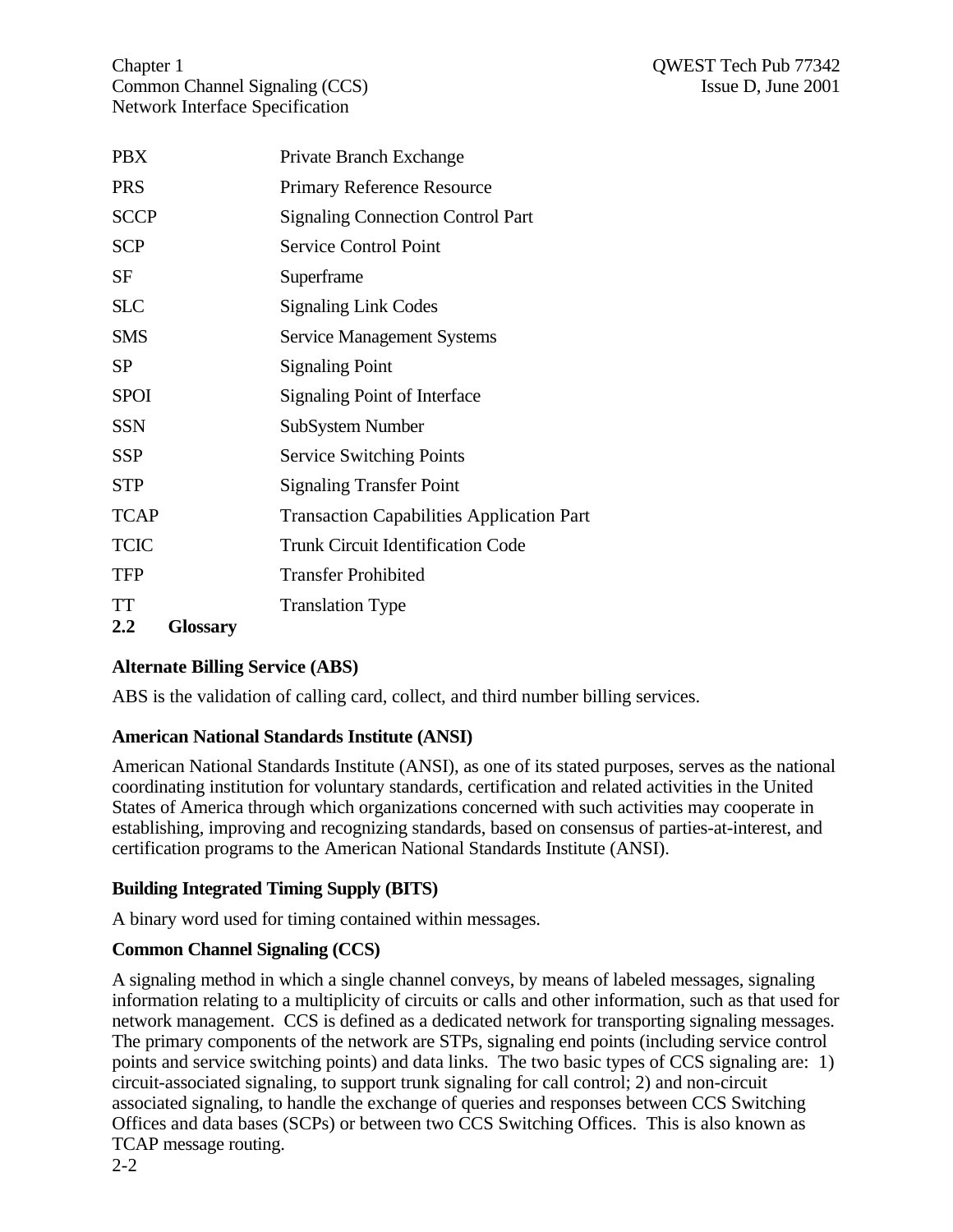# **Central Office (CO)**

A general term usually referring to a telephone company building in which telephone equipment is installed. Also used to refer to an end office switching system.

# **Extended Superframe (ESF)**

An Extended Superframe consists of twenty-four consecutive DS1 frames. Bit one of each frame (the F-bit) is time shared during the 24 frames to describe a 6 bit frame pattern, a 6 bit CRC remainder, and a 12 bit data link. The transfer rate of each is 2 kbit/s, and 4 kbit/s respectively.

#### **Global Title**

An address such as customer dialed digits which does not explicitly contain information that would allow routing in the signaling network, i.e., the SCCP translation function (Global Title Translation), is required.

#### **Interexchange Carriers (IC)**

Any individual partnership, association, joint-stock company, trust governmental entity or corporation engaged for hire in interstate or foreign communication by wire or radio between two LATAs.

#### **InterConnecting Networks (ICN)**

Two independent networks which connect to each other.

# **Line Information Data Base (LIDB)**

The LIDB contains originating line, billing number and terminating line call treatment status. The LIDB is used for Alternate Billing Service calls and, in U S WEST, the LIDB provides the listed directory name used in Calling Name Delivery (CNAM).

#### **Network Channel (NC) Code**

The Network Channel (NC) code is an encoded representation used to identify both switched and non-switched channel services. Included in this code set are customer options associate with individual channel services, or feature groups and other switched service.

# **Network Channel Interface (NCI)**

The Network Channel Interface (NCI) code is an encoded representation used to identify five (5) interface elements located at a Point of Termination (POT) at a central office or at the Network Interface at a customer location. The Interface code elements are: Total Conductors, Protocol, Impedances, Protocol Options, and Transmission Level Points (TLP). (AT a digital interface the TLP element of the NCI code is not used).

#### **Network Interface (NI)**

The point of demarcation on the end-user's premises at which the Telephone Companies responsibility for the provision of Access Service ends.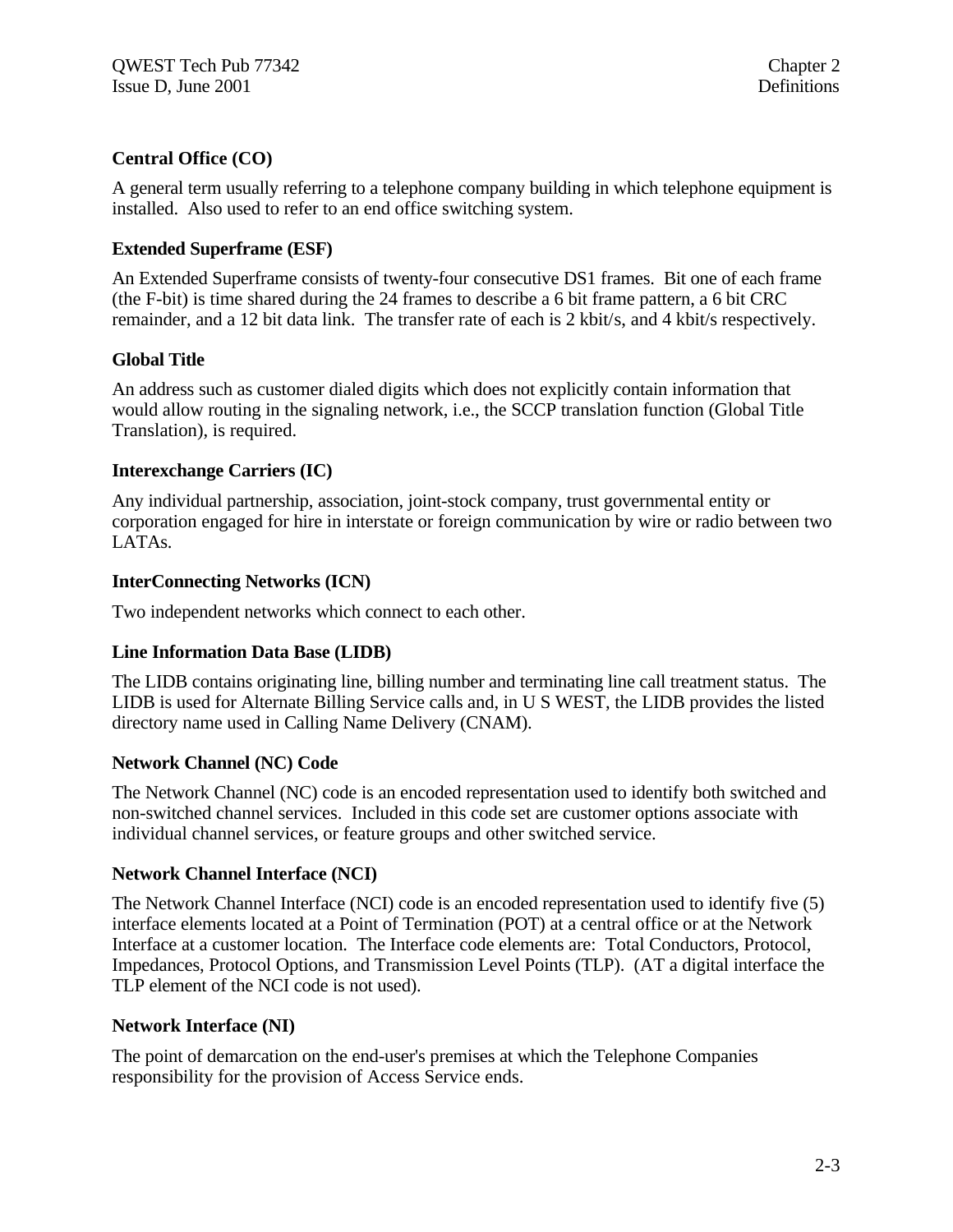# **Network Operations Forum (NOF)**

A national committee of users, suppliers, and regulators, with the purpose of developing procedures and processes to enhance the communications arena.

# **Operator Services Systems Generic Requirements (OSSGR)**

Is a comprehensive compilation of requirements and objectives, that, in the view of Telcordia, meet typical Operating Company operator services call handling needs. The requirements may be used by suppliers as a resource for their development of operator services systems. The OSSGR may also be used as a basis for analyzing operator systems developed by suppliers.

# **Service Control Point (SCP)**

Serves as signaling nodes for access to data base information. Signaling messages usually consist of a query from any switch (End Office, Access Tandem, or Operator Services System, all of which can be SSPs) to a database. The message is routed first to the STP which then forwards it to the SCP for access to the data base. The reply is passed from the SCP back to the STP which routes it back to the originating switching office.

#### **Service Switching Point (SSP)**

Can be End Offices, Tandems, or Operator Services Switches that have CCS and SS7 capability. SSPs serve as "control points" for data base query services by suspending call processing while accessing SCP data bases to obtain information required to complete the call. 800 and Calling Card calls must be routed to an SSP office for access to the appropriate data base.

# **Signaling Link Codes (SLC)**

A field of information in certain signaling network management messages, which indicates the identity of the affected signaling link to which the message refers.

# **Signaling Point (SP)**

A node in a signaling network which either originates and receives signaling messages, or transfers signaling messages from one signaling link to another, or both.

#### **Signaling Point of Interface (SPOI)**

An interface in a signaling network which either originates and receives signaling messages, or transfers signaling messages from one signaling link to another, or both.

# **Signaling Transfer Point (STP)**

A signaling point with the function of transferring signaling messages from one signaling link to another and considered exclusively from the viewpoint of the transfer. STPs are stored program control packet switches which are inter-connected with other nodes in the signaling network by digital datalinks. The STPs perform a switching function to route signaling traffic within the signaling network.

# **Subsystem Number (SSN)**

A number to identify a user of the Signaling Connection Control Part (SCCP). The SSN is used in SCCP addressing to route an SS7 message to the appropriate subsystem at the destination node, such as 800 service at an SCP or CLASS<sup>SM</sup> services application at an end office SP.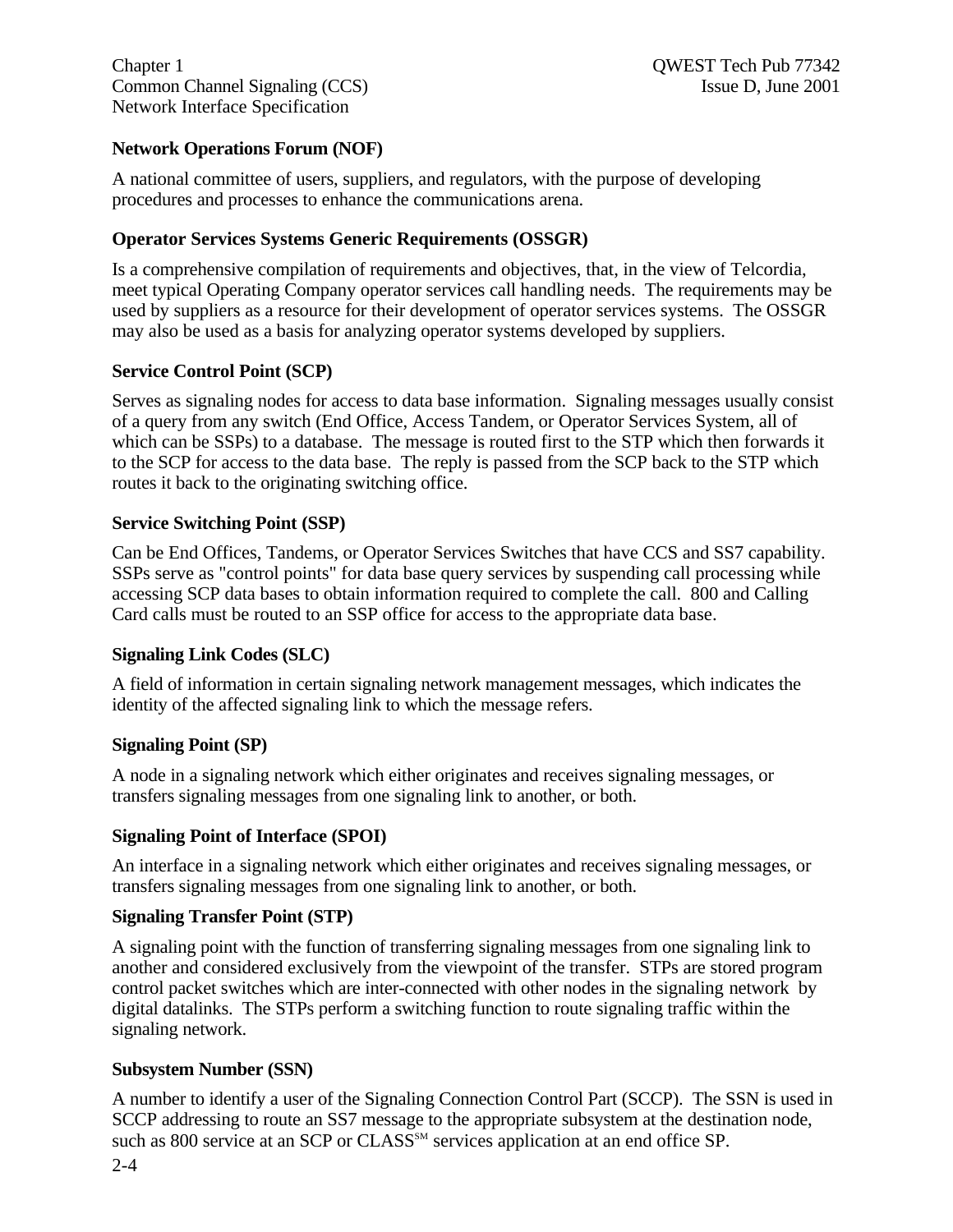# **3. References**

# **3.1 American National Standards Institute (ANSI) Documents**

| ANSI T1.101-1987                 | Synchronization Interface Standards for Digital Networks                                                                                                                                                    |  |
|----------------------------------|-------------------------------------------------------------------------------------------------------------------------------------------------------------------------------------------------------------|--|
| ANSI T1.403-1989                 | Carrier-to-Customer Installations - DS1 Metallic Interface                                                                                                                                                  |  |
| <b>ANSI EIA/TIA-464-A</b>        | Private Branch Exchange (PBX) Switching Equipment for<br>Voiceband -1989 Application                                                                                                                        |  |
| ANSI EIA/TIA-594-1991            | Private Digital Network Synchronization                                                                                                                                                                     |  |
| <b>Telcordia Document</b><br>3.2 |                                                                                                                                                                                                             |  |
| SR-STS-000307                    | Industry Support Interface ISI): NC/NCI Code Dictionary,<br>Issue 3, January 1992                                                                                                                           |  |
| TA-TSY-000310                    | SEAS-STP Interface Specification: User Program Layer (UPL)<br>Application Message Descriptions and Functional Requirements -<br>Routing Verification Test Messages, Issue 3; Supplement 1,<br>December 1991 |  |
| TA-NPL-000436                    | Digital Synchronization Network Plan, Issue 1, November 1986                                                                                                                                                |  |
| TA-NWT-000446                    | Administrative Systems/LIDB-LIDB Interface Specification,<br>Issue 3, December 1991                                                                                                                         |  |
| TR-NWT-000029                    | Service Control Point Node Generic Requirements for IN1,<br>Issue 1, September 1990                                                                                                                         |  |
| TR-NPL-000054                    | High-Capacity Digital Services (1.544 Mbit/s) Interface Generic<br>Requirements For End Users, Issue 1, April 1989                                                                                          |  |
| TR-NWT-000246                    | Telcordia Specification of Signaling System Number 7, Issue 2, June<br>1991; Rev. 1, December 1991                                                                                                          |  |
| TR-NWT-000334                    | Voice Grade Switched Access Service - Transmission Parameter<br>Limits and Interface Combinations, Issue 2, September 1990                                                                                  |  |
| TR-NWT-000317                    | Switching System Requirements for Call Control Using the<br>Integrated Services Digital Network User Part (ISDNUP), Issue 3,<br><b>July 1991</b>                                                            |  |
| TR-INS-000342                    | High-Capacity Digital Special Access Service -<br>Transmission Parameter Limits and Interface Combinations,<br>Issue 1, February 1991                                                                       |  |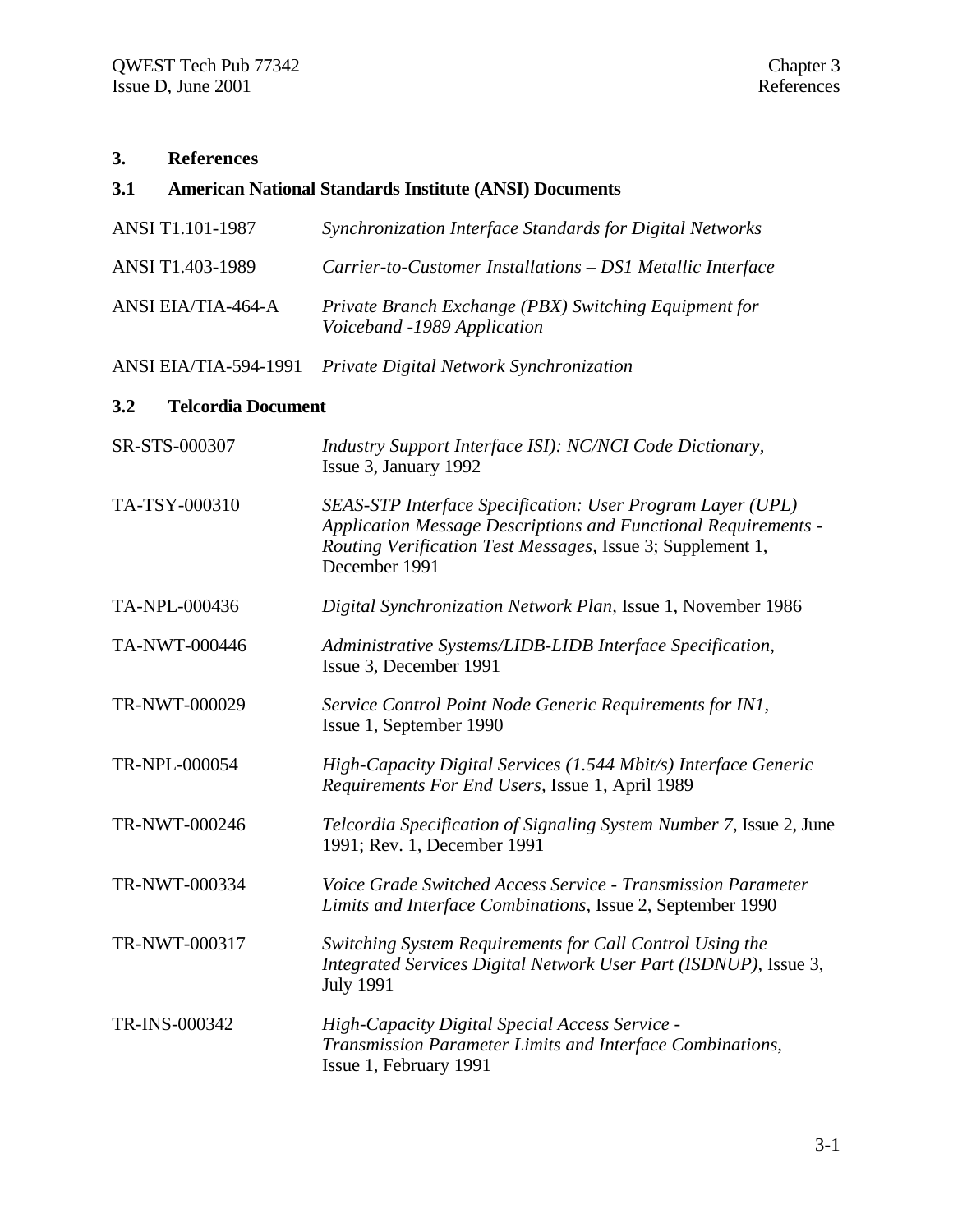| Chapter 1<br>Common Channel Signaling (CCS)<br><b>Network Interface Specification</b> |                                                                                                                                                                              | QWEST Tech Pub 77342<br>Issue D, June 2001 |
|---------------------------------------------------------------------------------------|------------------------------------------------------------------------------------------------------------------------------------------------------------------------------|--------------------------------------------|
| TR-NWT-000394                                                                         | Switching System Requirements for Interexchange Carrier<br>Interconnection Using the integrated Services Digital Network User<br>Part (ISDNUP), Issue 3, August 1991         |                                            |
| TR-TSY-000499                                                                         | Transport Systems Generic Requirements (TSGR): Common<br>Requirements (A module of TSGR, FR-NWT-000440),<br>Issue 4, November 1991                                           |                                            |
| TR-TSY-000510                                                                         | LATA Switching Systems Generic Requirements (LSSGR): System<br>Interfaces Section 10.2 (A Module of LSSGR, FR-NWT-000064),<br>Issue 2, July 1987, Supplement 1, January 1989 |                                            |
| TR-TSV-000905                                                                         | Common Channel Signaling (CCS) Network Interface Specification,<br>Issue 1, August 1989, Supplement 1, July 1991                                                             |                                            |
| TR-NWT-000938                                                                         | Network Transmission Interface and Performance Specification<br>Supporting Integrated Services Digital Network (ISDN), Issue 1,<br>August 1990                               |                                            |
| TR-TSV-000954                                                                         | Common Channel Signaling (CCS) Network Interface Specification<br>Supporting Alternate Billing Services (ABS),<br>Issue 1, November 1989                                     |                                            |
| TR-NWT-001149                                                                         | <b>Operator Services Systems Generic Requirements (OSSGR)</b><br>Section 10: System Interfaces (A Module of OSSGR,<br>FR-NWT-000271), Issue 2, January 1992                  |                                            |
| TR-NWT-001158                                                                         | <b>Operator Services Systems Generic Requirements (OSSGR)</b><br>Section 22.3: Line Information DataBase (A Module of OSSGR,<br>FR-NWT-000271), Issue 2, January 1992        |                                            |

# **3.3 QWEST Technical Publications**

77324 *QWEST DS3 Service,* Issue C, April 1993